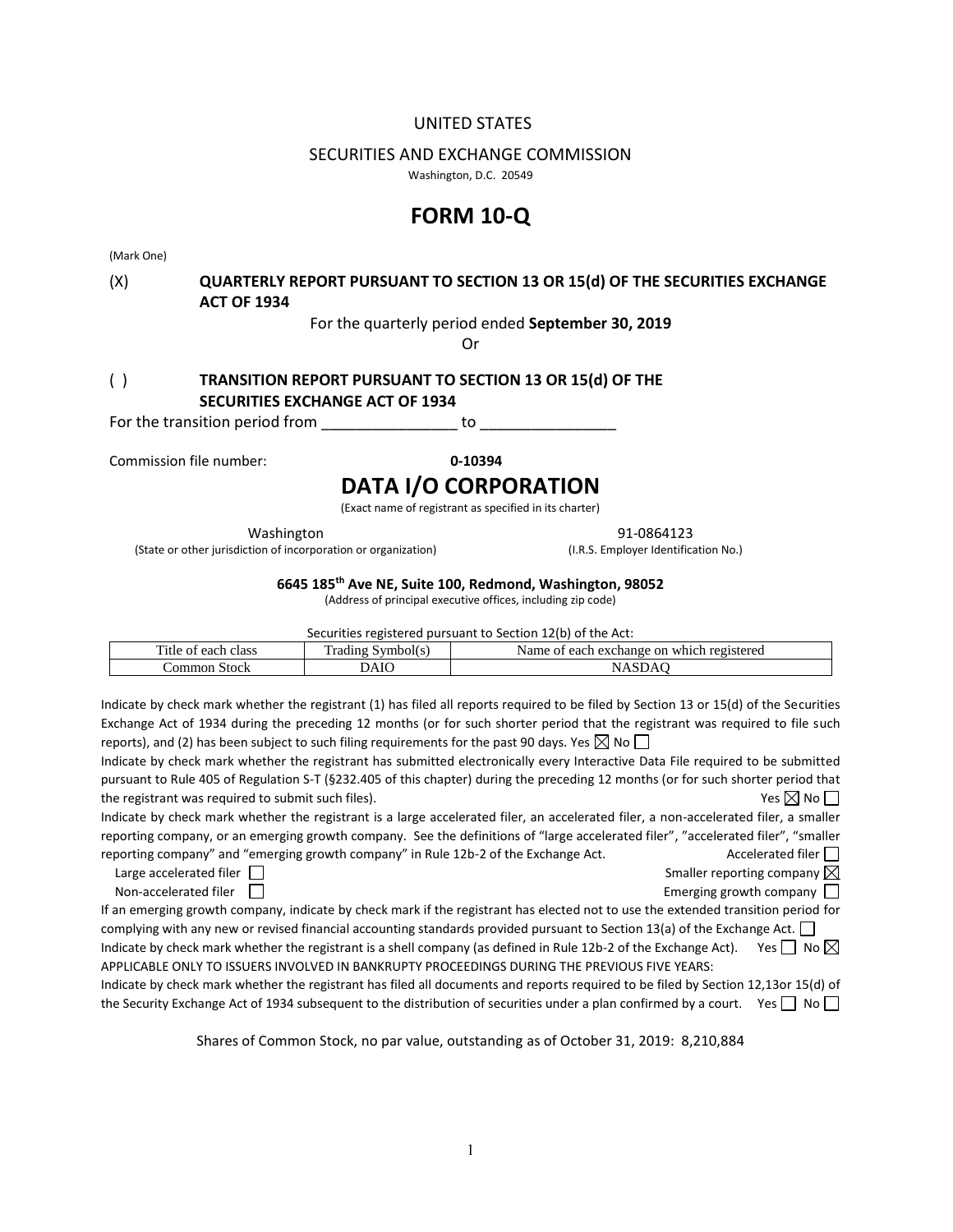# **DATA I/O CORPORATION**

# **FORM 10-Q**

# **For the Quarter Ended September 30, 2019**

# **INDEX**

| Part I.           |          | <b>Financial Information</b>                                                             | Page |
|-------------------|----------|------------------------------------------------------------------------------------------|------|
|                   | Item 1.  | <b>Financial Statements</b>                                                              | 3    |
|                   | Item 2.  | Management's Discussion and Analysis of Financial Condition and Results of<br>Operations | 17   |
|                   | Item 3.  | <b>Quantitative and Qualitative Disclosures About Market Risk</b>                        | 25   |
|                   | Item 4.  | <b>Controls and Procedures</b>                                                           | 25   |
| Part II           |          | <b>Other Information</b>                                                                 |      |
|                   | Item 1.  | <b>Legal Proceedings</b>                                                                 | 25   |
|                   | Item 1A. | <b>Risk Factors</b>                                                                      | 25   |
|                   | Item 2.  | Unregistered Sales of Equity Securities and Use of Proceeds                              | 25   |
|                   | Item 3.  | <b>Defaults Upon Senior Securities</b>                                                   | 25   |
|                   | Item 4.  | Mine Safety Disclosures                                                                  | 26   |
|                   | Item 5.  | Other Information                                                                        | 26   |
|                   | Item 6.  | Exhibits                                                                                 | 26   |
| <b>Signatures</b> |          |                                                                                          | 27   |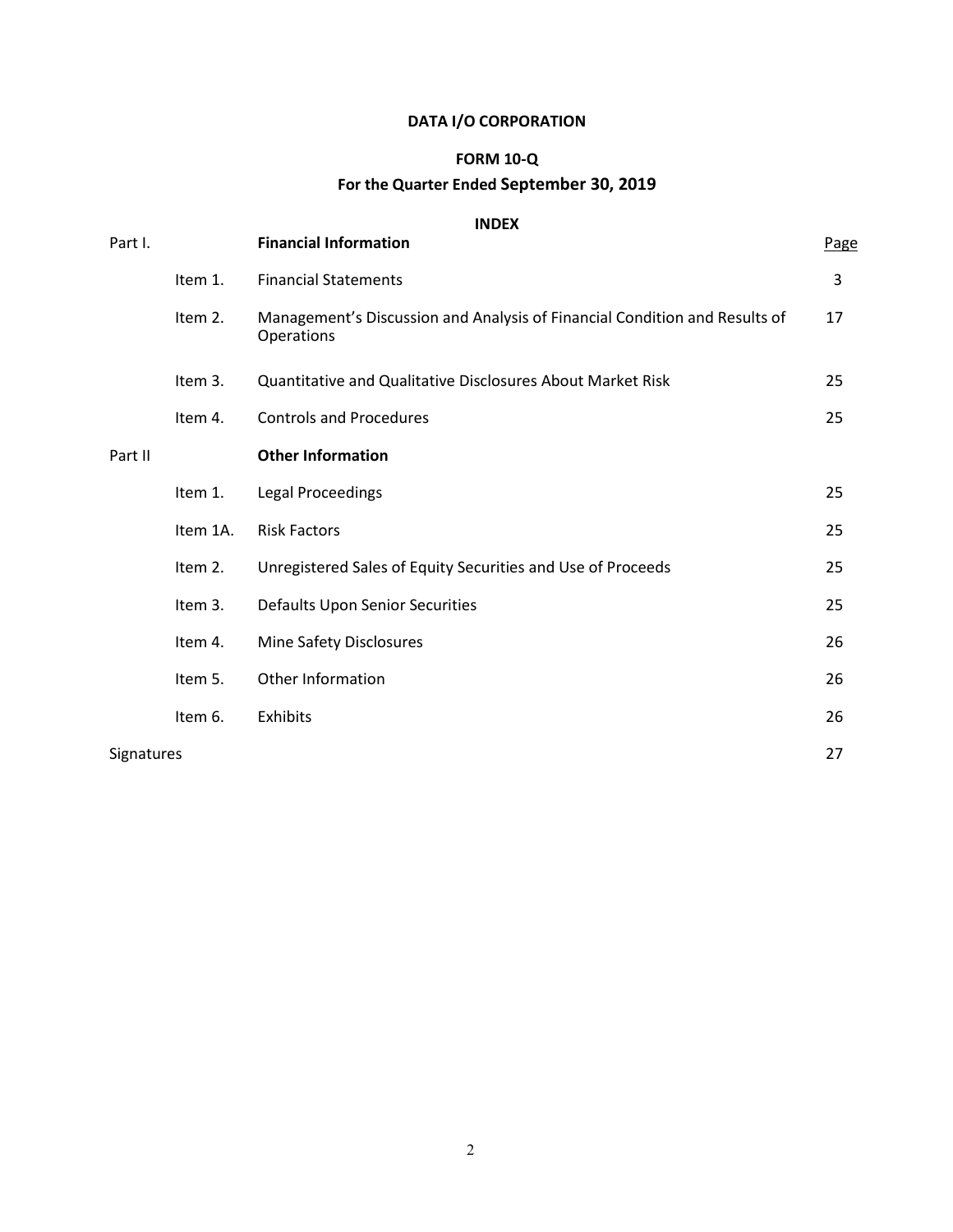# **DATA I/O CORPORATION CONSOLIDATED BALANCE SHEETS (in thousands, except share data) (UNAUDITED)**

|                                                                     | September 30,<br>2019 | December 31,<br>2018 |
|---------------------------------------------------------------------|-----------------------|----------------------|
| <b>ASSETS</b>                                                       |                       |                      |
| <b>CURRENT ASSETS:</b>                                              |                       |                      |
| Cash and cash equivalents                                           | \$15,178              | \$18,343             |
| Trade accounts receivable, net of allowance for                     |                       |                      |
| doubtful accounts of \$48 and \$75, respectively                    | 2,406                 | 3,771                |
| Inventories                                                         | 5,432                 | 5,185                |
| Other current assets                                                | 582                   | 621                  |
| <b>TOTAL CURRENT ASSETS</b>                                         | 23,598                | 27,920               |
| Property, plant and equipment – net                                 | 1,733                 | 1,985                |
| Income tax receivable                                               | 640                   | 598                  |
| Other assets                                                        | 2,108                 | 220                  |
| <b>TOTAL ASSETS</b>                                                 | \$28,079              | \$30,723             |
| LIABILITIES AND STOCKHOLDERS' EQUITY<br><b>CURRENT LIABILITIES:</b> |                       |                      |
| Accounts payable                                                    | \$869                 | \$1,755              |
| Accrued compensation                                                | 1,373                 | 2,872                |
| Deferred revenue                                                    | 1,586                 | 1,392                |
| Other accrued liabilities                                           | 1,308                 | 789                  |
| Income taxes payable                                                | 49                    | 47                   |
| <b>TOTAL CURRENT LIABILITIES</b>                                    | 5,185                 | 6,855                |
| Operating lease liabilities                                         | 1,334                 |                      |
| Long-term other payables                                            | 126                   | 511                  |
| <b>COMMITMENTS</b>                                                  |                       |                      |
| STOCKHOLDERS' EQUITY                                                |                       |                      |
| Preferred stock -                                                   |                       |                      |
| Authorized, 5,000,000 shares, including                             |                       |                      |
| 200,000 shares of Series A Junior Participating                     |                       |                      |
| Issued and outstanding, none                                        |                       |                      |
| Common stock, at stated value -                                     |                       |                      |
| Authorized, 30,000,000 shares                                       |                       |                      |
| Issued and outstanding, 8,210,884 shares as of September 30,        |                       |                      |
| 2019 and 8,338,628 shares as of December 31, 2018                   | 18,490                | 19,254               |
| <b>Accumulated earnings</b>                                         | 3,004                 | 3,695                |
| Accumulated other comprehensive income (loss)                       | (60)                  | 408                  |
| <b>TOTAL STOCKHOLDERS' EQUITY</b>                                   | 21,434                | 23,357               |
| TOTAL LIABILITIES AND STOCKHOLDERS' EQUITY                          | \$28,079              | \$30,723             |
| See notes to consolidated financial statements                      |                       |                      |

3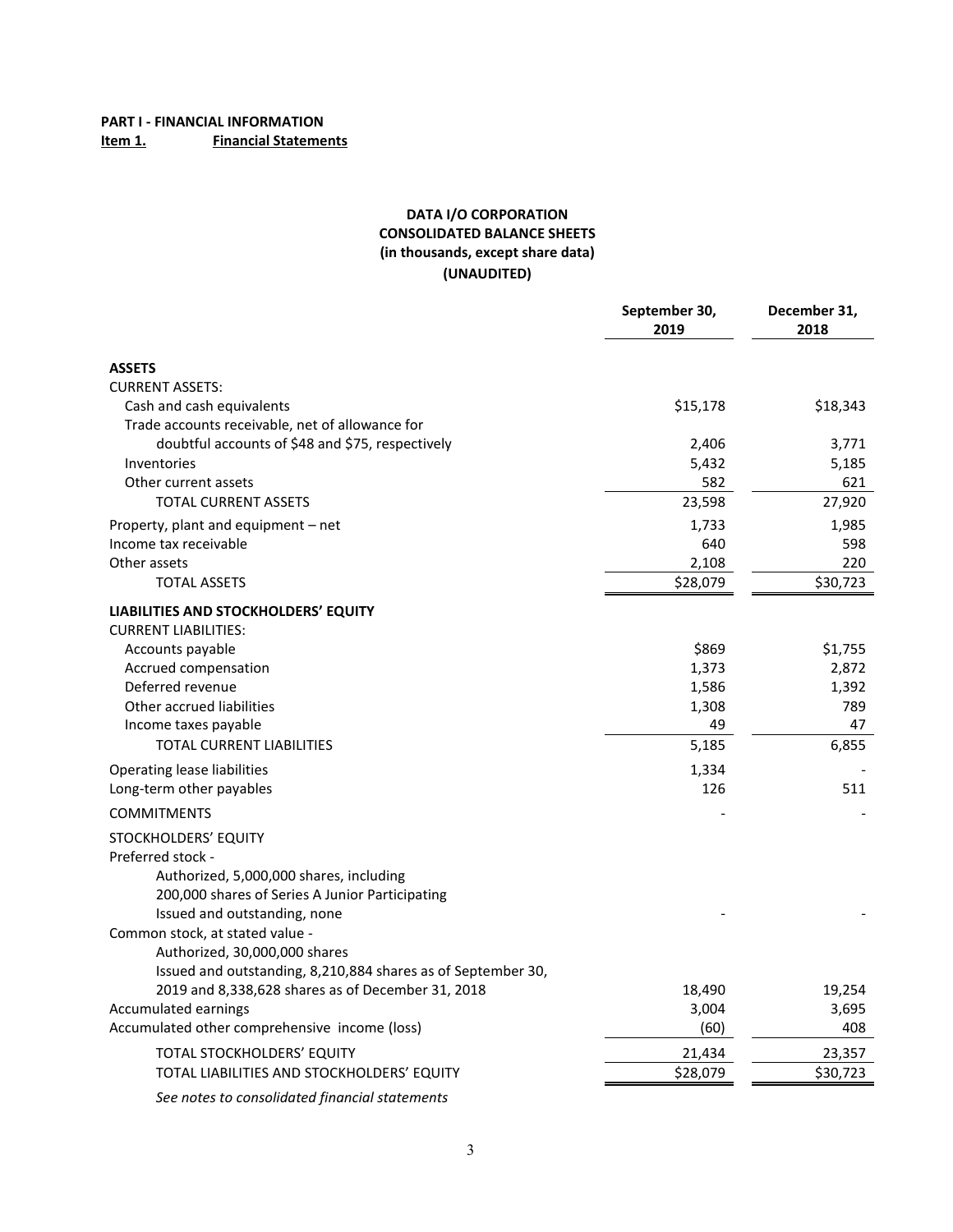# **DATA I/O CORPORATION**

# **CONSOLIDATED STATEMENTS OF OPERATIONS (in thousands, except per share amounts) (UNAUDITED)**

|                                          | <b>Three Months Ended</b><br>September 30, |         | <b>Nine Months Ended</b> |          |
|------------------------------------------|--------------------------------------------|---------|--------------------------|----------|
|                                          |                                            |         | September 30,            |          |
|                                          | 2019                                       | 2018    | 2019                     | 2018     |
| Net sales                                | \$3,808                                    | \$6,533 | \$15,700                 | \$21,367 |
| Cost of goods sold                       | 1,806                                      | 2,415   | 6,430                    | 8,584    |
| Gross margin                             | 2,002                                      | 4,118   | 9,270                    | 12,783   |
| Operating expenses:                      |                                            |         |                          |          |
| Research and development                 | 1,507                                      | 1,826   | 4,868                    | 5,550    |
| Selling, general and administrative      | 1,535                                      | 1,888   | 5,338                    | 6,239    |
| Total operating expenses                 | 3,042                                      | 3,714   | 10,206                   | 11,789   |
| Operating income(loss)                   | (1,040)                                    | 404     | (936)                    | 994      |
| Non-operating income:                    |                                            |         |                          |          |
| Interest income                          | 25                                         | 10      | 47                       | 26       |
| Gain on sale of assets                   |                                            |         | 60                       | 4        |
| Foreign currency transaction gain (loss) | 226                                        | 108     | 190                      | 201      |
| Total non-operating income               | 251                                        | 118     | 297                      | 231      |
| Income(loss) before income taxes         | (789)                                      | 522     | (639)                    | 1,225    |
| Income tax (expense) benefit             | (55)                                       | (180)   | (52)                     | (267)    |
| Net income(loss)                         | (\$844)                                    | \$342   | (\$691)                  | \$958    |
|                                          |                                            |         |                          |          |
| Basic earnings(loss) per share           | (50.10)                                    | \$0.04  | (50.08)                  | \$0.11   |
| Diluted earnings(loss) per share         | (50.10)                                    | \$0.04  | (50.08)                  | \$0.11   |
| Weighted-average basic shares            | 8,217                                      | 8,439   | 8,259                    | 8,361    |
| Weighted-average diluted shares          | 8,242                                      | 8,507   | 8,259                    | 8,516    |

*See notes to consolidated financial statements*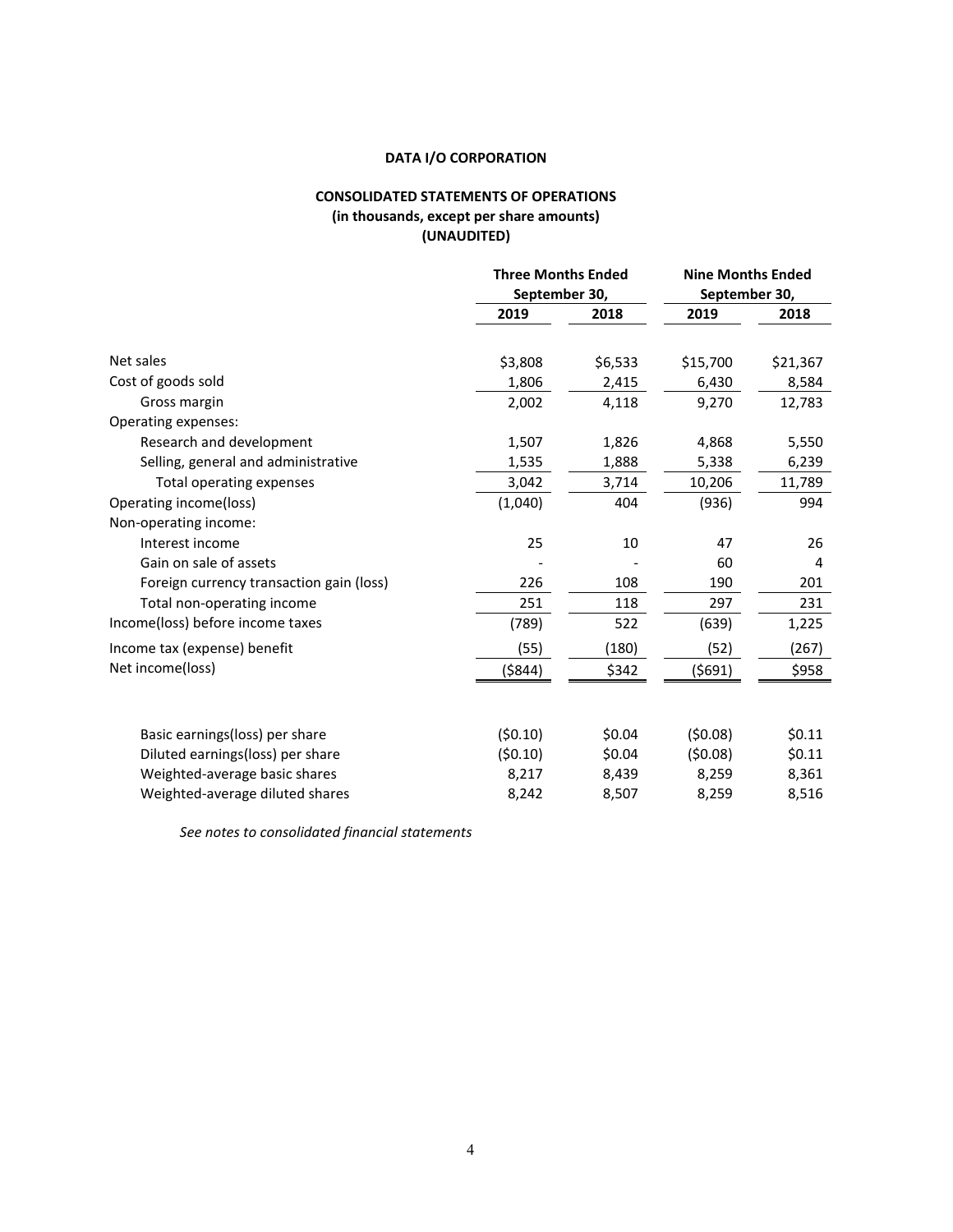# **DATA I/O CORPORATION**

# **CONSOLIDATED STATEMENTS OF COMPREHENSIVE INCOME (LOSS) (in thousands) (UNAUDITED)**

|                                                                                | <b>Three Months Ended</b><br>September 30, |       | <b>Nine Months Ended</b><br>September 30, |       |
|--------------------------------------------------------------------------------|--------------------------------------------|-------|-------------------------------------------|-------|
|                                                                                | 2019                                       | 2018  | 2019                                      | 2018  |
| Net income (loss)                                                              | (\$844)                                    | \$342 | (5691)                                    | \$958 |
| Other comprehensive income (loss):<br>Foreign currency translation gain (loss) | (478)                                      | (264) | (468)                                     | (497) |
| Comprehensive income (loss)                                                    | (\$1,322)                                  | \$78  | (\$1,159)                                 | \$461 |

*See notes to consolidated financial statements*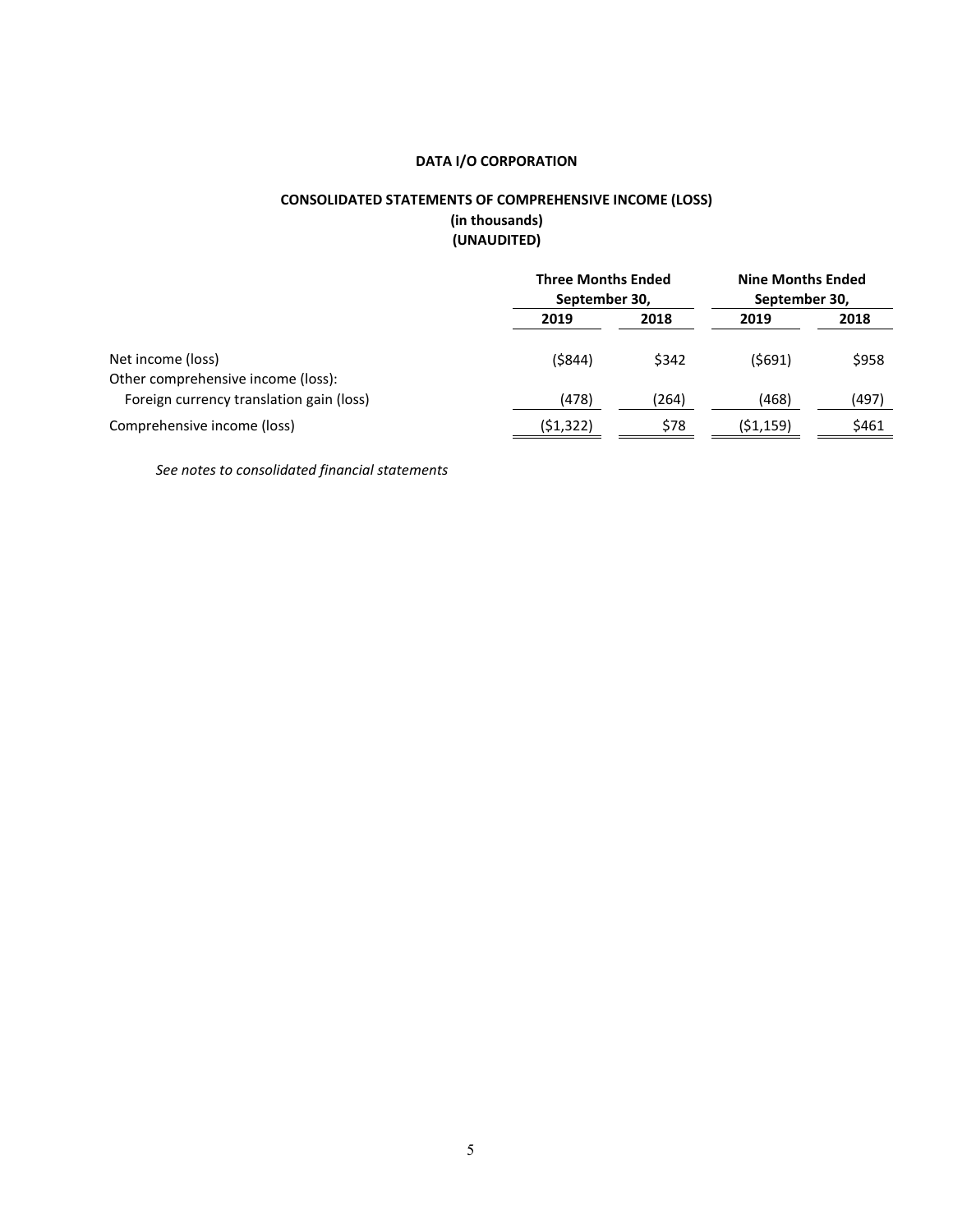# **DATA I/O CORPORATION CONSOLIDATED STATEMENT OF STOCKHOLDERS' EQUITY (in thousands, except share amounts)**

|                                          | Common Stock  |          | Retained              | Accumulated<br>and Other       | Total                   |
|------------------------------------------|---------------|----------|-----------------------|--------------------------------|-------------------------|
|                                          | <b>Shares</b> | Amount   | Earnings<br>(Deficit) | Comprehensive<br>Income (Loss) | Stockholders'<br>Equity |
| Balance at December 31, 2017             | 8,276,813     | \$18,989 | \$2,089               | \$982                          | 22,060                  |
| Stock options exercised                  | 15,000        |          |                       |                                |                         |
| Repurchased shares                       | (4,948)       |          |                       |                                |                         |
| Stock awards issued, net of tax withheld | 7,531         | (12)     |                       |                                | (12)                    |
| Issuance of stock through: ESPP          | 630           | 7        |                       |                                | 7                       |
| Share-based compensation                 |               | 177      |                       |                                | 177                     |
| Net income                               |               |          | 130                   |                                | 130                     |
| Other comprehensive income gain          |               |          |                       | 301                            | 301                     |
| Balance at March 31, 2018                | 8,295,026     | \$19,161 | \$2,219               | \$1,283                        | \$22,663                |
| Stock awards issued, net of tax withheld | 132,858       | (415)    |                       |                                | (415)                   |
| Share-based compensation                 |               | 473      |                       |                                | 473                     |
| Net income                               |               |          | 486                   |                                | 486                     |
| Other comprehensive income (loss)        |               |          |                       | (534)                          | (534)                   |
| Balance at June 30, 2018                 | 8,427,884     | \$19,219 | \$2,705               | \$749                          | \$22,673                |
| Stock awards issued, net of tax withheld | 9,809         | (20)     |                       |                                | (20)                    |
| Issuance of stock through: ESPP          | 2,382         | 12       |                       |                                | 12                      |
| Share-based compensation                 |               | 282      |                       |                                | 282                     |
| Net income                               |               |          | 342                   |                                | 342                     |
| Other comprehensive income (loss)        |               |          |                       | (264)                          | (264)                   |
| <b>Balance at September 30, 2018</b>     | 8,440,075     | \$19,493 | \$3,047               | \$485                          | \$23,025                |
| Balance at December 31, 2018             | 8,338,628     | \$19,254 | \$3,695               | \$408                          | \$23,357                |
| Repurchased shares                       | (57, 612)     | (313)    |                       |                                | (313)                   |
| Stock awards issued, net of tax withheld | 4,046         | (8)      |                       |                                | (8)                     |
| Issuance of stock through: ESPP          | 2,763         | 15       |                       |                                | 15                      |
| Share-based compensation                 |               | 287      |                       |                                | 287                     |
| Net income                               |               |          | 26                    |                                | 26                      |
| Other comprehensive income gain          |               |          |                       | 128                            | 128                     |
| Balance at March 31, 2019                | 8,287,825     | \$19,235 | \$3,721               | \$536                          | \$23,492                |
| Repurchased shares                       | (188, 194)    | (908)    |                       |                                | (908)                   |
| Stock awards issued, net of tax withheld | 162,071       | (228)    |                       |                                | (228)                   |
| Share-based compensation                 |               | 364      |                       |                                | 364                     |
| Net income                               |               |          | 127                   |                                | 127                     |
| Other comprehensive income (loss)        |               |          |                       | (118)                          | (118)                   |
| Balance at June 30, 2019                 | 8,261,702     | \$18,463 | \$3,848               | \$418                          | \$22,729                |
| Repurchased shares                       | (55, 904)     | (244)    |                       |                                | (244)                   |
| Stock awards issued, net of tax withheld | 1,672         | (3)      |                       |                                | (3)                     |
| Issuance of stock through: ESPP          | 3,414         | 14       |                       |                                | 14                      |
| Share-based compensation                 |               | 260      |                       |                                | 260                     |
| Net income                               |               |          | (844)                 |                                | (844)                   |
| Other comprehensive income (loss)        |               |          |                       | (478)                          | (478)                   |
| <b>Balance at September 30, 2019</b>     | 8,210,884     | \$18,490 | \$3,004               | (560)                          | \$21,434                |
|                                          |               |          |                       |                                |                         |

*See notes to consolidated financial statements*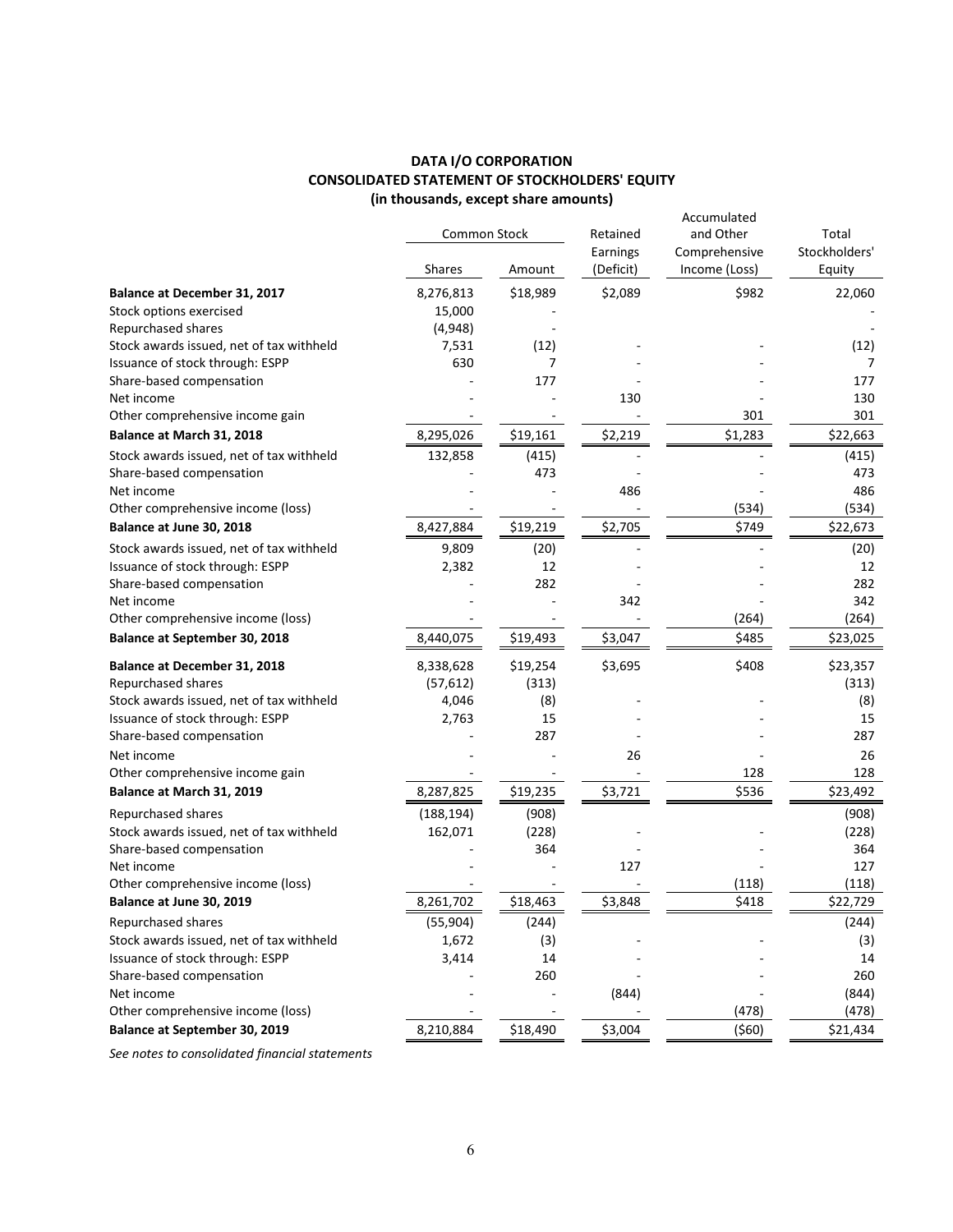# **DATA I/O CORPORATION CONSOLIDATED STATEMENTS OF CASH FLOWS (in thousands) (UNAUDITED)**

|                                                           | For the Nine Months Ended<br>September 30, |          |
|-----------------------------------------------------------|--------------------------------------------|----------|
|                                                           | 2019                                       | 2018     |
| <b>CASH FLOWS FROM OPERATING ACTIVITIES:</b>              |                                            |          |
| Net income(loss)                                          | (5691)                                     | \$958    |
| Adjustments to reconcile net income(loss)                 |                                            |          |
| to net cash provided by (used in) operating activities:   |                                            |          |
| Depreciation and amortization                             | 672                                        | 736      |
| Gain on sale of assets                                    | (60)                                       | (4)      |
| Equipment transferred to cost of goods sold               | 37                                         | 365      |
| Share-based compensation                                  | 911                                        | 932      |
| Net change in:                                            |                                            |          |
| Trade accounts receivable                                 | 1,295                                      | 905      |
| Inventories                                               | (311)                                      | (521)    |
| Other current assets                                      | 27                                         | (54)     |
| Accounts payable and accrued liabilities                  | (2,484)                                    |          |
| Deferred revenue                                          |                                            | (1, 211) |
|                                                           | 163                                        | (36)     |
| Other long-term liabilities                               | (311)                                      | (55)     |
| Deposits and other long-term assets                       | 33                                         | (175)    |
| Net cash provided by (used in) operating activities       | (719)                                      | 1,840    |
| <b>CASH FLOWS FROM INVESTING ACTIVITIES:</b>              |                                            |          |
| Purchases of property, plant and equipment                | (456)                                      | (668)    |
| Net proceeds from sale of assets                          | 60                                         | 4        |
| Cash provided by (used in) investing activities           | (396)                                      | (664)    |
| <b>CASH FLOWS FROM FINANCING ACTIVITIES:</b>              |                                            |          |
| Net proceeds from issuance of common stock, less payments |                                            |          |
| for shares withheld to cover tax                          | (211)                                      | (429)    |
| Repurchase of common stock                                | (1, 465)                                   |          |
| Cash provided by (used in) financing activities           | (1,676)                                    | (429)    |
| Increase (decrease) in cash and cash equivalents          | (2,791)                                    | 747      |
| Effects of exchange rate changes on cash                  | (374)                                      | (386)    |
| Cash and cash equivalents at beginning of period          | 18,343                                     | 18,541   |
| Cash and cash equivalents at end of period                | \$15,178                                   | \$18,902 |
| Supplemental disclosure of cash flow information:         |                                            |          |
| Cash paid during the period for:                          |                                            |          |
| Income taxes                                              | \$178                                      | \$118    |
| See notes to consolidated financial statements            |                                            |          |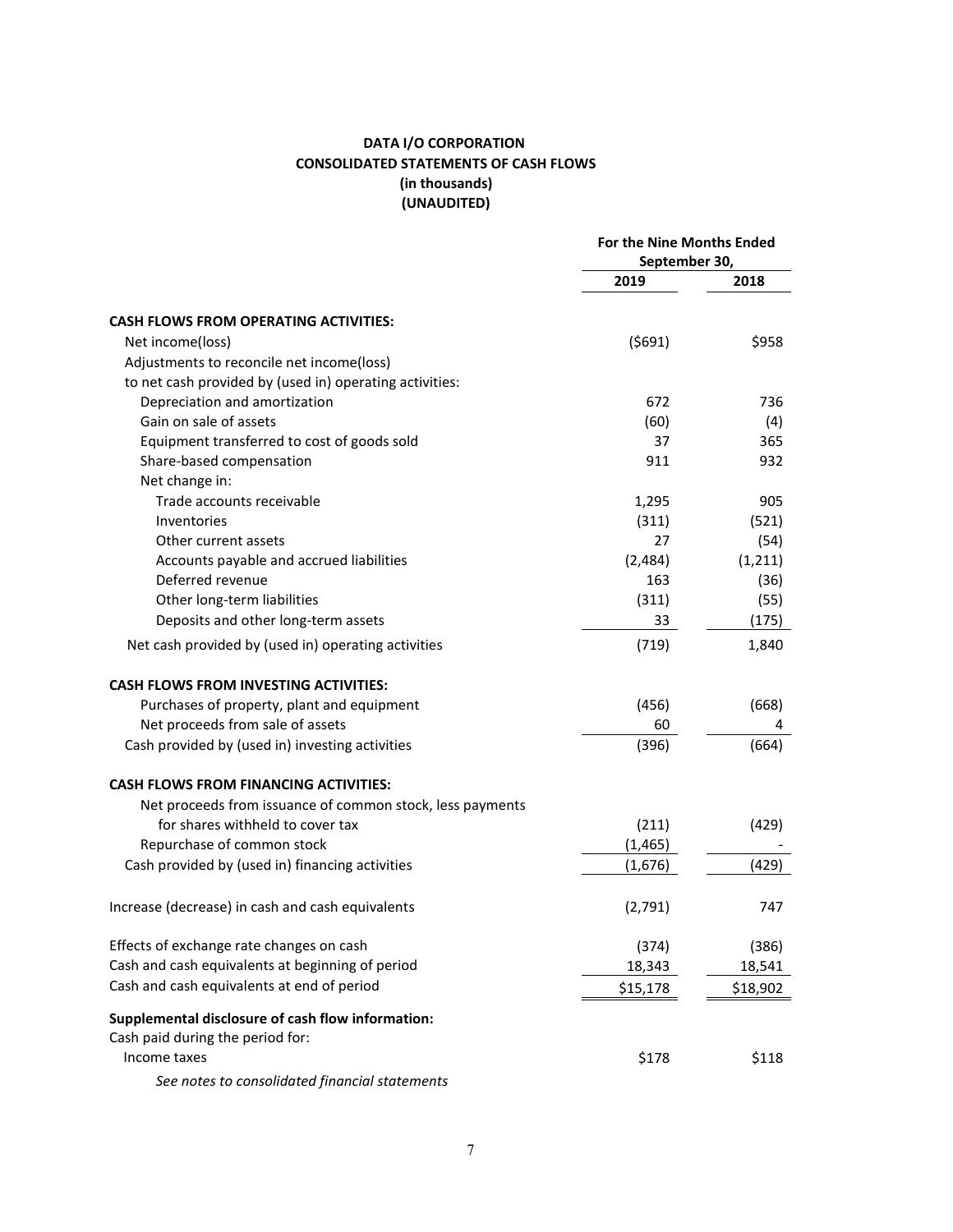# **DATA I/O CORPORATION NOTES TO CONSOLIDATED FINANCIAL STATEMENTS (UNAUDITED)**

#### **NOTE 1 - FINANCIAL STATEMENT PREPARATION**

Data I/O Corporation ("Data I/O", "We", "Our", "Us") prepared the financial statements as of September 30, 2019 and September 30, 2018 according to the rules and regulations of the Securities and Exchange Commission ("SEC"). These statements are unaudited but, in the opinion of management, include all adjustments (consisting of normal recurring adjustments and accruals) necessary to present fairly the results for the periods presented. The balance sheet at December 31, 2018 has been derived from the audited financial statements at that date. We have condensed or omitted certain information and footnote disclosures normally included in financial statements prepared in accordance with accounting principles generally accepted in the United States of America according to such SEC rules and regulations. Operating results for the nine months ended September 30, 2019 are not necessarily indicative of the results that may be expected for the year ending December 31, 2019. These financial statements should be read in conjunction with the annual audited financial statements and the accompanying notes included in our Form 10-K for the year ended December 31, 2018.

#### Revenue Recognition

The adoption of Topic 606, "Revenue from contracts with customers", did not have a material impact on our 2018 financial statement line items, either individually or in the aggregate. We have elected the practical expedient to expense contract acquisition costs, primarily sales commissions, for contracts with terms of one year or less and will capitalize and amortize incremental costs with terms that exceed one year. During the nine months ended September 30, 2019 and 2018, there were no contract acquisition costs capitalized. In 2018, we made a sales tax policy election to exclude sales, use, value added, some excise taxes and other similar taxes from the measurement of the transaction price.

We recognize revenue upon transfer of control of the promised products or services to customers in an amount that reflects the consideration we expect to receive in exchange for those products or services. We have determined that our programming equipment has reached a point of maturity and stability such that product acceptance can be assured by testing at the factory prior to shipment and that the installation meets the criteria to be a separate performance obligation. These systems are standard products with published product specifications and are configurable with standard options. The evidence that these systems could be deemed as accepted was based upon having standardized factory production of the units, results from batteries of tests of product performance to our published specifications, quality inspections and installation standardization, as well as past product operation validation with the customer and the history provided by our installed base of products upon which the current versions were based.

The revenue related to products requiring installation that is perfunctory is recognized upon transfer of control of the product to customers, which generally is at the time of shipment. Installation that is considered perfunctory includes any installation that is expected to be performed by other parties, such as distributors, other vendors, or the customers themselves where we are not responsible for the installation. This takes into account the complexity, skill and training needed as well as customer expectations regarding installation.

We enter into arrangements with multiple performance obligations that arise during the sale of a system that includes an installation component, a service and support component and a software maintenance component. The transaction price is allocated to the separate performance obligations on relative standalone sales price. We allocate the transaction price of each element based on relative selling prices. Relative selling price is based on the selling price of the standalone system. For the installation and service and support performance obligations, we use the value of the discount given to distributors who perform these components. For software maintenance performance obligations, we use what we charge for annual software maintenance renewals after the initial year the system is sold.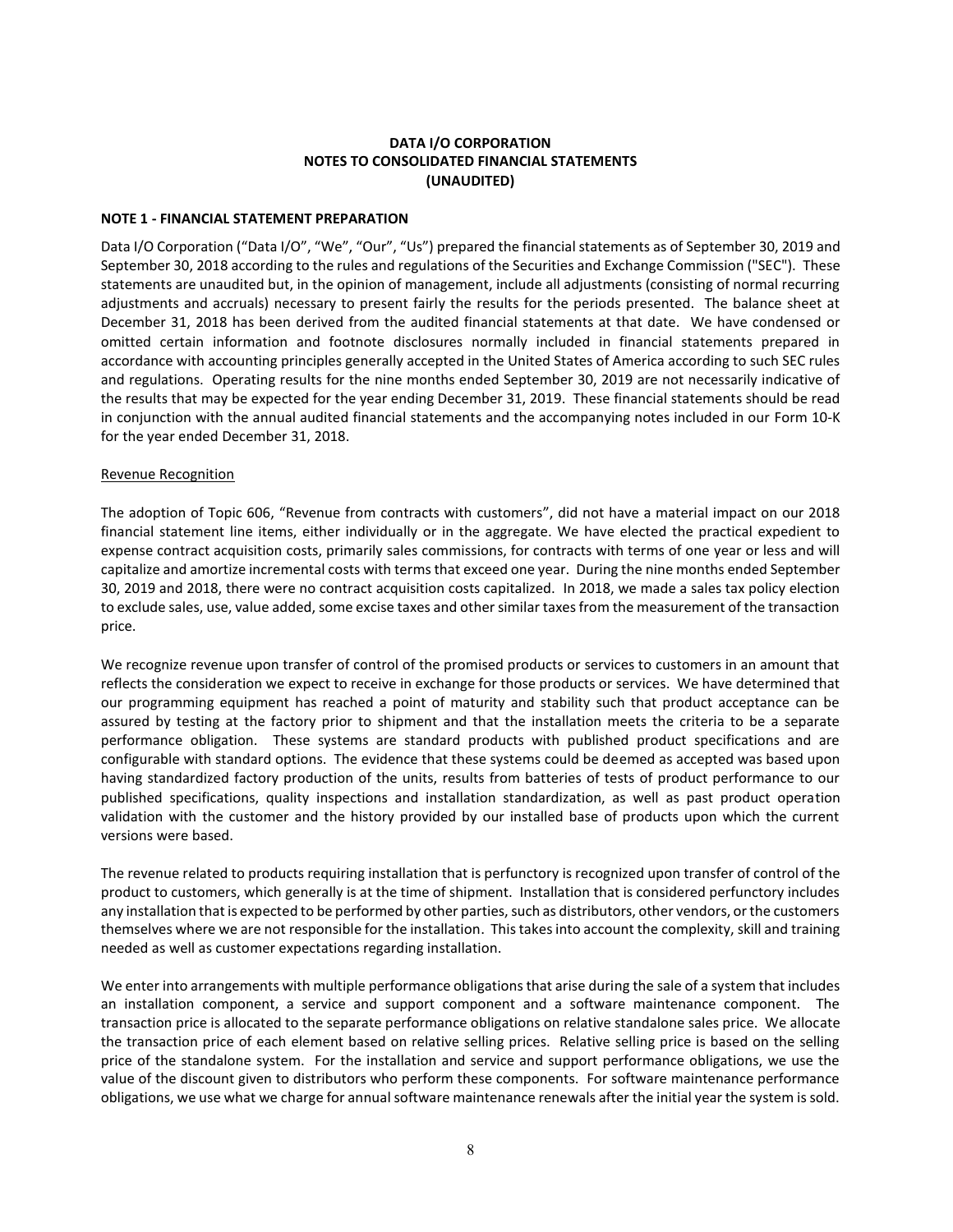Revenue is recognized on the system sale based on shipping terms or acceptance provisions, installation revenue is recognized after the installation is performed, and hardware service and support and software maintenance revenue is recognized ratably over the term of the agreement, typically one year. Deferred revenue includes unaccepted delivered systems, service, support and maintenance contracts and represents the undelivered performance obligation of agreements that are typically recognized ratably over one year.

When we sell software separately, we recognize revenue upon the transfer of control of the software, which is generally upon shipment, provided that only inconsequential performance obligations remain on our part and substantive acceptance conditions, if any, have been met.

We recognize revenue when there is an approved contract that both parties are committed to perform, both parties rights have been identified, the contract has substance, collection of substantially all the consideration is probable, the transaction price has been determined and allocated over the performance obligations, the performance obligations including substantive acceptance conditions, if any, in the contract have been met, the obligation is not contingent on resale of the product, the buyer's obligation would not be changed in the event of theft, physical destruction or damage to the product, the buyer acquiring the product for resale has economic substance apart from us and we do not have significant obligations for future performance to directly bring about the resale of the product by the buyer. We establish a reserve for sales returns based on historical trends in product returns and estimates for new items. Payment terms are generally 30 days from shipment.

We transfer certain products out of service from their internal use and make them available for sale. The products transferred are typically our standard products in one of the following areas: service loaners, rental, metered or test units; engineering test units; or sales demonstration equipment. Once transferred, the equipment is sold by our regular sales channels as used equipment inventory. These product units often involve refurbishing and an equipment warranty, and are conducted as sales in our normal and ordinary course of business. The transfer amount is the product unit's net book value and the sale transaction is accounted for as revenue and cost of goods sold.

|                               |                          | Three Months Ended |                          |                          | Nine Months Ended |                          |
|-------------------------------|--------------------------|--------------------|--------------------------|--------------------------|-------------------|--------------------------|
| Net sales by type             | September<br>30,<br>2019 | Change             | September<br>30,<br>2018 | September<br>30,<br>2019 | Change            | September<br>30,<br>2018 |
| (in thousands)                |                          |                    |                          |                          |                   |                          |
| Equipment sales               | \$1,567                  | (61.3%)            | \$4,047                  | \$8,815                  | (36.4%)           | \$13,861                 |
| Adapter sales<br>Software and | 1.342                    | (17.8%)            | 1,632                    | 4,223                    | (16.7%)           | 5,072                    |
| maintenance                   | 899                      | 5.3%               | 854                      | 2,662                    | 9.4%              | 2,434                    |
| Total programming             |                          |                    |                          |                          |                   |                          |
| systems                       | \$3,808                  | (41.7%)            | \$6,533                  | \$15,700                 | (26.5%)           | \$21,367                 |

The following table represents our revenues by major categories:

#### Leases - Accounting Standards Codification 842

Leases arise from contracts which convey the right to control the use of identified property or equipment for a period of time in exchange for consideration. Our leasing arrangements are primarily for office space we use to conduct our operations. In addition, there are automobiles and a small amount of office equipment leased. We determine whether contracts include a lease at the inception date, which is generally upon contract signing, considering factors such as whether the contract includes an asset which is physically distinct, which party obtains substantially all of the capacity and economic benefit of the asset, and which party directs how, and for what purpose, the asset is used during the contractual period of use. Our leases commence when the lessor makes the asset available for our use. At commencement we record a lease liability at the present value of future lease payments, net of any future lease incentives to be received. Some of our lease agreements include cancellable future periods subject to termination or extension options. We include cancellable lease periods in our future lease payments when we are reasonably certain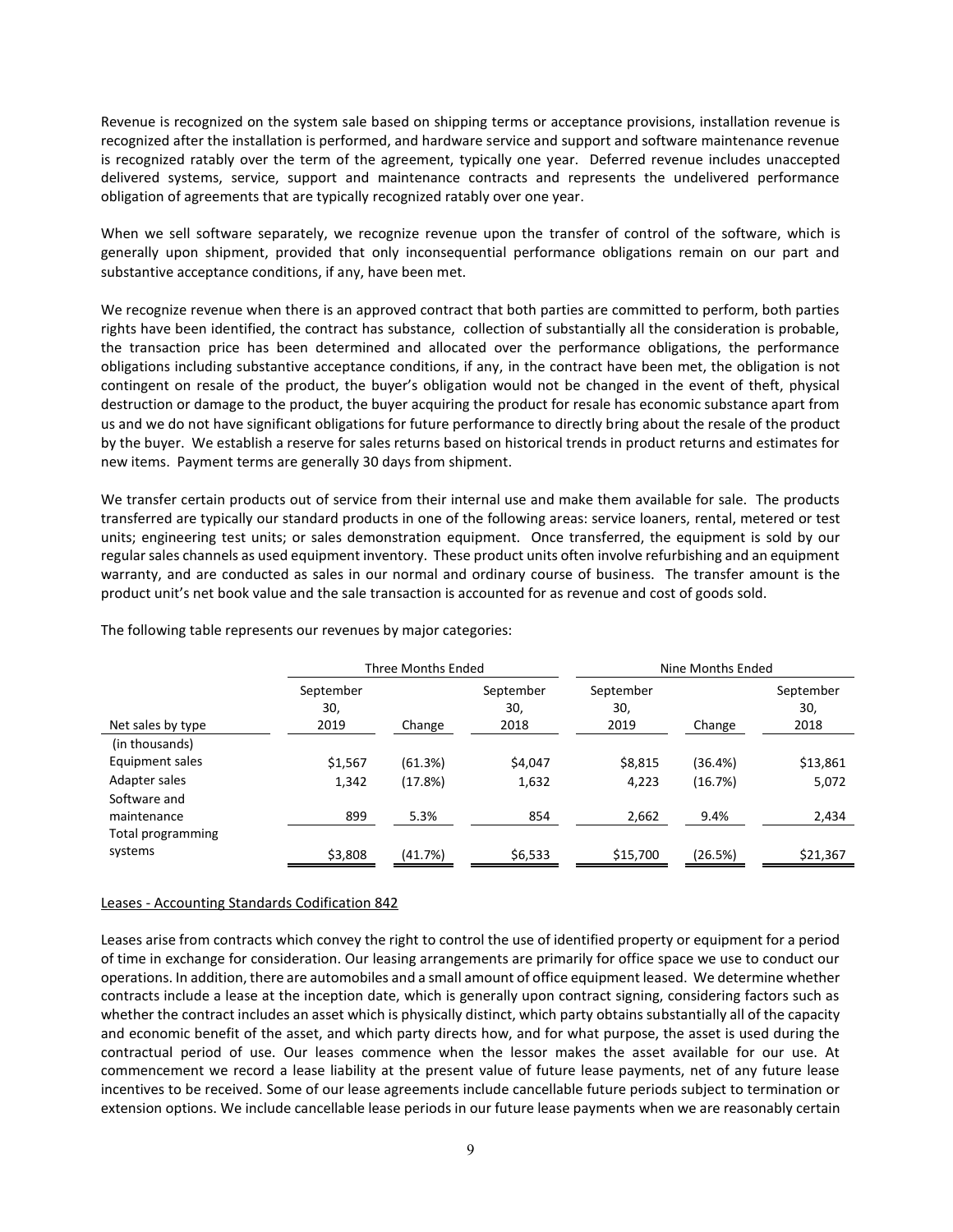to continue to utilize the asset for those periods. We calculate the present value of future lease payments at commencement using a discount rate which we estimate as the collateralized borrowing rate we believe that would be incurred on our future lease payments over a similar term. At commencement we also record a corresponding right-of-use asset, which is calculated based on the amount of the lease liability, adjusted for any advance lease payments paid, initial direct costs incurred or lease incentives received prior to commencement. Right-of-use assets are subject to evaluation for impairment or disposal on a basis consistent with other long-lived assets.

Leases are classified at commencement as either operating or finance leases. As of September 30, 2019, all of our leases are classified as operating leases. Rent expense for operating leases is recognized on the straight-line method over the term of the agreement beginning on the lease commencement date.

In accounting for leases, we utilize certain practical expedients and policy elections available under the lease accounting standard. For example, we do not record right-of-use assets or lease liabilities for leases with terms of 12 months or less. For contracts containing real estate leases, we do not combine lease and non-lease components. The primary impact of this policy election is that we do not include in our calculation of lease liabilities any fixed and noncancelable future payments due under the contract for items such as common area maintenance, utilities and other costs. Lease-related costs which are variable rather than fixed are expensed in the period incurred.

Assumptions, judgments and estimates impacting the carrying value of our right-of-use assets and liabilities include evaluating whether an arrangement contains a lease, determining whether the lease term should include any cancellable future periods, estimating the discount rate used to calculate our lease liabilities, estimating the fair value and useful life of the leased asset for the purpose of classifying the lease as an operating or finance lease, evaluating whether a lease contract amendment represents a new lease agreement or a modification to the existing lease and evaluating our right-of-use assets for impairment.

#### Share-Based Compensation

All stock-based compensation awards are measured based on estimated fair values on the date of grant and recognized as compensation expense on the straight-line single-option method. Our share-based compensation is reduced for estimated forfeitures at the time of grant and revised as necessary in subsequent periods if actual forfeitures differ from those estimates.

# Income Tax

Income taxes are computed at current enacted tax rates, less tax credits using the asset and liability method. Deferred taxes are adjusted both for items that do not have tax consequences and for the cumulative effect of any changes in tax rates from those previously used to determine deferred tax assets or liabilities. Tax provisions include amounts that are currently payable, changes in deferred tax assets and liabilities that arise because of temporary differences between the timing of when items of income and expense are recognized for financial reporting and income tax purposes, and any changes in the valuation allowance caused by a change in judgment about the realization of the related deferred tax assets. A valuation allowance is established when necessary to reduce deferred tax assets to amounts expected to be realized. Tax reform changes effective January 1, 2018, including Global Intangible Low Tax Income (GILTI), have been included in our 2018 and 2019 financial statements.

#### Recently Adopted Accounting Pronouncements

We adopted the new lease accounting standard, ASC 842, on January 1, 2019 using the modified retrospective transition method, and recorded a balance sheet adjustment on the date of adoption. In 2018, we accounted for leases under ASC 840. The new lease standard requires lessees to recognize right-of-use assets and lease liabilities on the balance sheet for operating leases, and also requires additional quantitative and qualitative disclosures to enable users of the financial statements to assess the amount, timing and uncertainty of cash flows arising from leases. In adopting ASC 842, we utilized certain practical expedients available under the standard. These practical expedients include waiving reassessment of conclusions reached under the previous lease standard as to whether contracts contain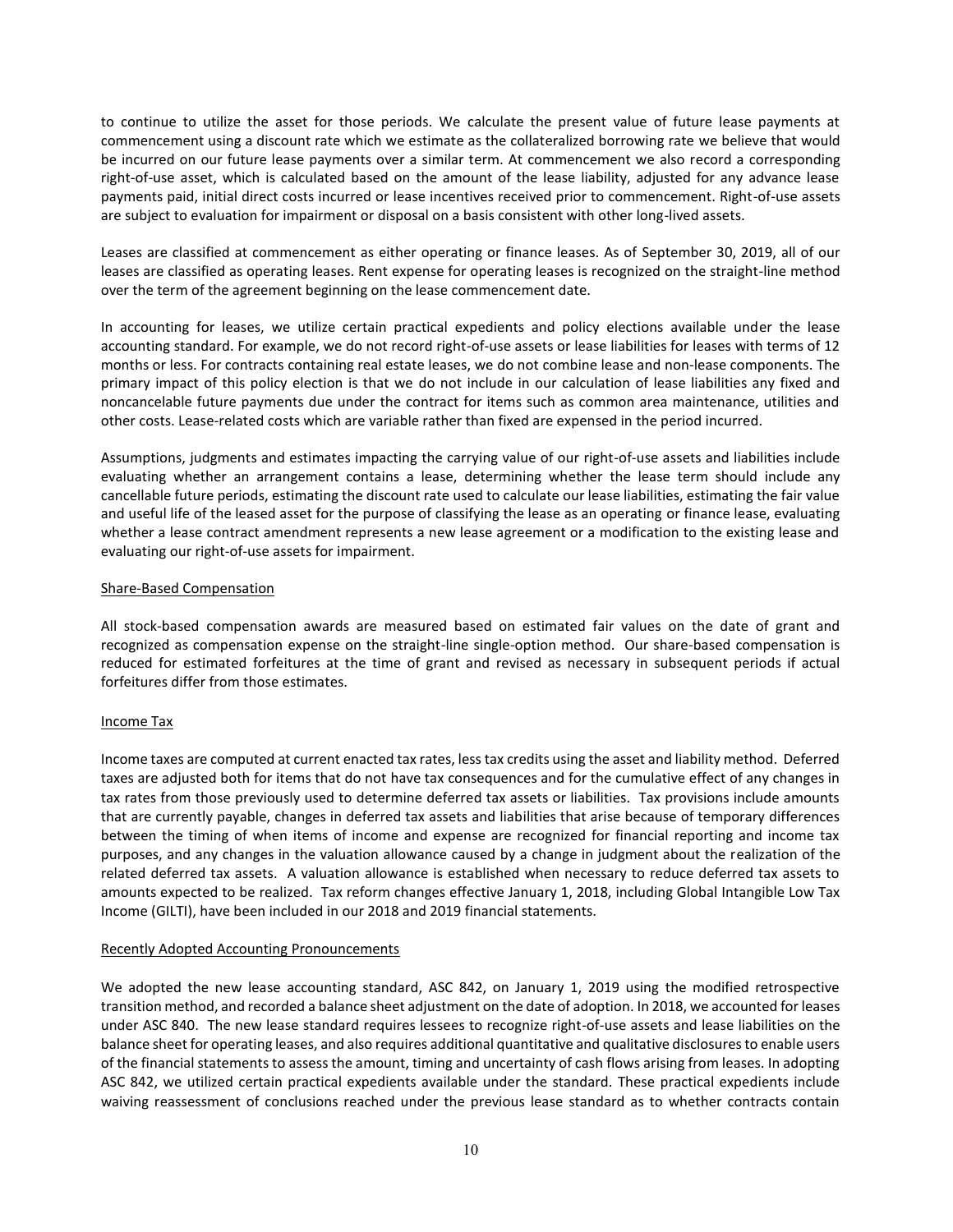leases, not recording right-of-use assets or lease liabilities for leases with terms of 12 months or less, how to classify leases identified and how to account for initial direct costs incurred. We also utilized the practical expedient to use hindsight as of the date of adoption to determine the terms of our leases and to evaluate our right-of-use assets for impairment.

We recorded the following adjusted balances in our consolidated balance sheet on the date of adoption:

|                                                        |             | Adjustment |
|--------------------------------------------------------|-------------|------------|
|                                                        | As Reported | Recorded   |
|                                                        | December    | January 1, |
|                                                        | 31, 2018    | 2019       |
| (in thousands)                                         |             |            |
| Right-of-use assets (Long-term other assets)           | \$0         | \$2,176    |
| Lease liability-short term (Other accrued liabilities) |             | 654        |
| Lease liability-long term (Long-term other payables)   |             | 1.904      |

See Note 6 of the accompanying notes to the condensed consolidated financial statements for additional information regarding our operating leases.

#### **NOTE 2 – INVENTORIES**

Inventories consisted of the following components:

|                 | September 30,<br>2019 | December 31,<br>2018 |
|-----------------|-----------------------|----------------------|
| (in thousands)  |                       |                      |
| Raw material    | \$2,734               | \$2,925              |
| Work-in-process | 2,222                 | 1,584                |
| Finished goods  | 476                   | 676                  |
| Inventories     | \$5,432               | \$5,185              |

#### **NOTE 3 – PROPERTY, PLANT AND EQUIPMENT, NET**

Property and equipment consisted of the following components:

|                               | September 30,<br>2019 | December 31,<br>2018 |
|-------------------------------|-----------------------|----------------------|
| (in thousands)                |                       |                      |
| Leasehold improvements        | \$387                 | \$399                |
| Equipment                     | 5,513                 | 5,378                |
| Sales demonstration equipment | 929                   | 942                  |
|                               | 6,829                 | 6,719                |
| Less accumulated depreciation | 5,096                 | 4,734                |
| Property and equipment, net   | \$1,733               | \$1,985              |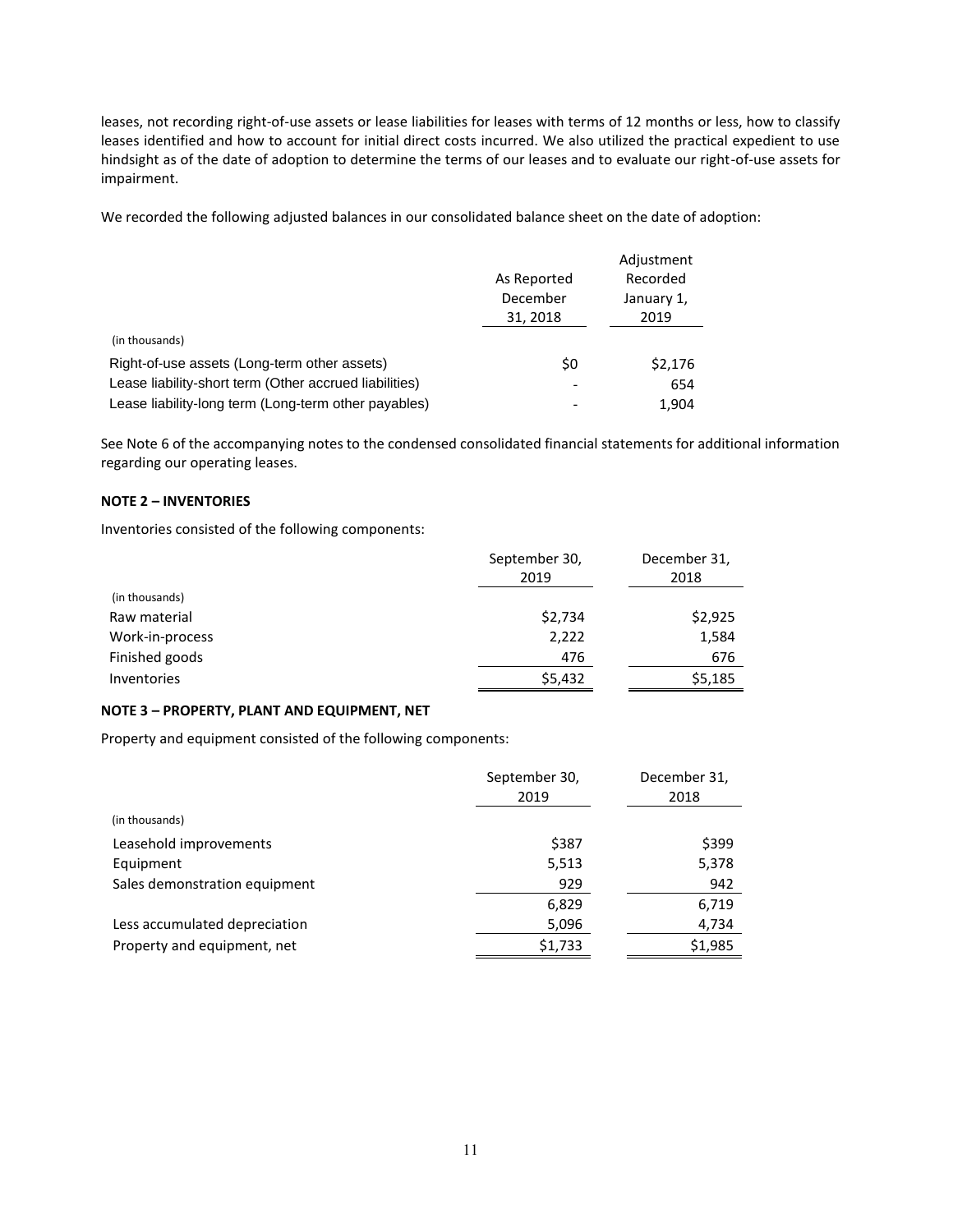# **NOTE 4 – OTHER ASSETS**

Other assets consisted of the following components:

|                            | September 30,<br>2019 | December 31,<br>2018 |  |
|----------------------------|-----------------------|----------------------|--|
| (in thousands)             |                       |                      |  |
| Lease right-of-use assets  | \$1,688               |                      |  |
| Prepaid security royalties | 375                   | 175                  |  |
| Other                      | 45                    | 45                   |  |
| Other assets               | \$2,108               | \$220                |  |

# **NOTE 5 – OTHER ACCRUED LIABILITIES**

Other accrued liabilities consisted of the following components:

|                              | September 30,<br>2019 | December 31,<br>2018 |
|------------------------------|-----------------------|----------------------|
| (in thousands)               |                       |                      |
| Lease liability - short term | \$661                 | \$0                  |
| Product warranty             | 377                   | 471                  |
| Sales return reserve         | 78                    | 87                   |
| Other taxes                  | 100                   | 102                  |
| Other                        | 92                    | 129                  |
| Other accrued liabilities    | \$1,308               | \$789                |

The changes in our product warranty liability for the nine months ending September 30, 2019 are as follows:

|                              | September 30,<br>2019 |  |  |
|------------------------------|-----------------------|--|--|
| (in thousands)               |                       |  |  |
| Liability, beginning balance | \$471                 |  |  |
| Net expenses                 | 567                   |  |  |
| Warranty claims              | (567)                 |  |  |
| <b>Accrual revisions</b>     | (94)                  |  |  |
| Liability, ending balance    | \$377                 |  |  |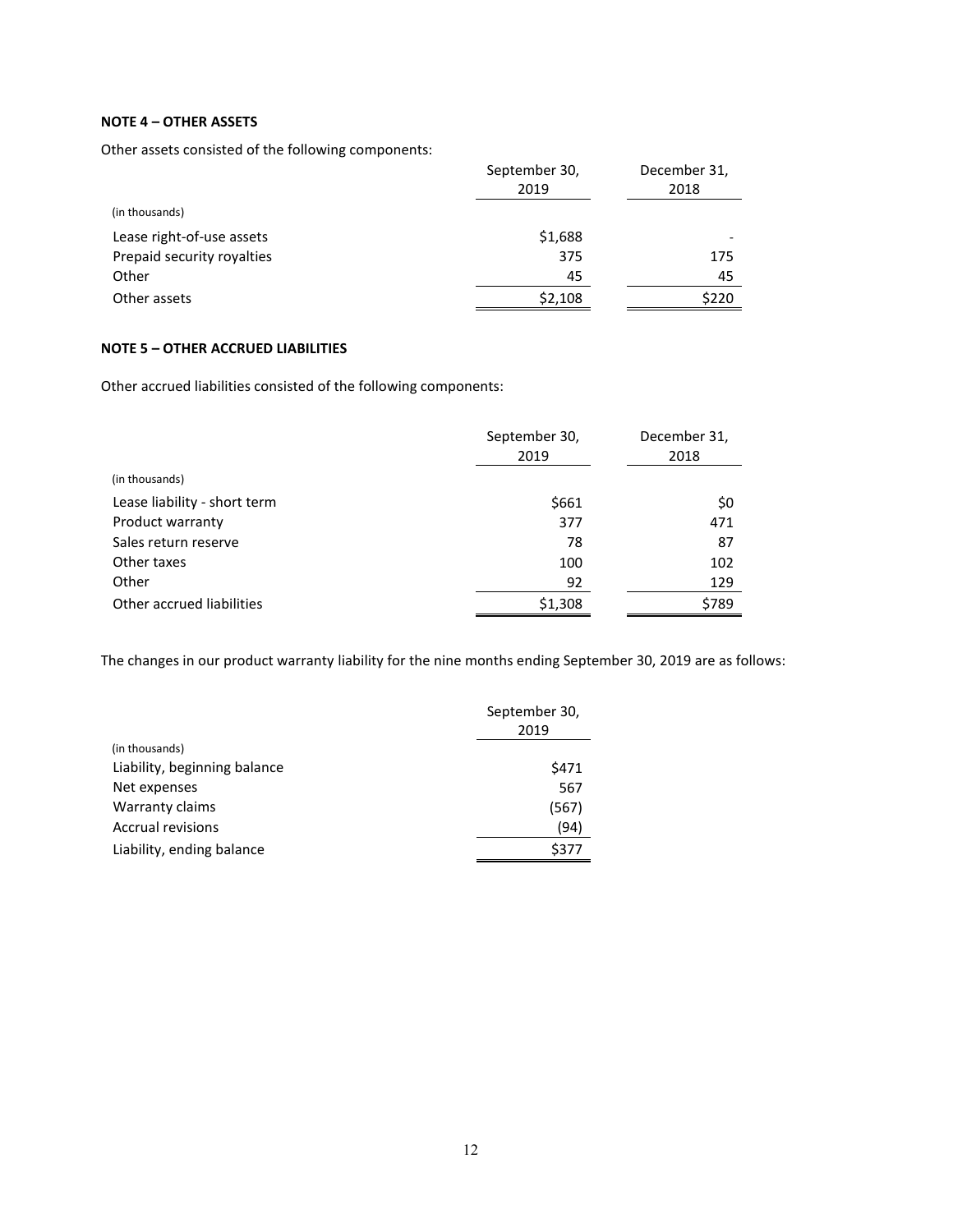#### **NOTE 6 – LEASES**

Our leasing arrangements are primarily for facility leases we use to conduct our operations. The following table presents our future lease payments for long-term operating leases as of September 30, 2019:

For the years ending December 31:

|                                   | Operating   |
|-----------------------------------|-------------|
|                                   | Lease       |
|                                   | Commitments |
| (in thousands)                    |             |
| 2019 (remaining)                  | \$187       |
| 2020                              | 745         |
| 2021                              | 674         |
| 2022                              | 307         |
| 2023                              | 87          |
| Thereafter                        | 217         |
| Total                             | \$2,217     |
| Less Imputed interest             | 222)        |
| Total operating lease liabilities | \$1,995     |

Cash paid for operating lease liabilities for the three and nine months ended September 30, 2019 was \$188,000 and \$569,000, respectively. There were no new or modified leases during the nine months ended September 30, 2019.

The following table presents supplemental balance sheet information related to leases as of September 30, 2019:

|                                                        | <b>Balance at September</b><br>30, 2019 |  |  |
|--------------------------------------------------------|-----------------------------------------|--|--|
| (in thousands)                                         |                                         |  |  |
| Right-of-use assets (Long-term other assets)           | \$1,688                                 |  |  |
| Lease liability-short term (Other accrued liabilities) | 661                                     |  |  |
| Lease liability-long term (Long-term other payables)   | 1,334                                   |  |  |

At September 30, 2019, the weighted average remaining lease term is 3.58 years and the weighted average discount rate used is 5%.

The components of our lease expense for the three and nine months ended September 30, 2019 include operating lease costs of \$213,000 and \$486,000, respectively, and short-term lease costs of \$5,000 and \$15,000, respectively.

Our real estate facility leases are described below:

During the third quarter of 2017, we amended our lease agreement, extending the lease for the Redmond, Washington headquarters facility through July 31, 2022. This lease is for approximately 20,460 square feet.

We signed a lease agreement effective November 1, 2015 that extends the lease for a facility located in Shanghai, China through October 31, 2021. This lease is for approximately 19,400 square feet.

During the fourth quarter of 2016, we signed a lease agreement for a new facility located near Munich, Germany which was effective March 1, 2017 and extends the lease through February 28, 2022. This lease is for approximately 4,895 square feet.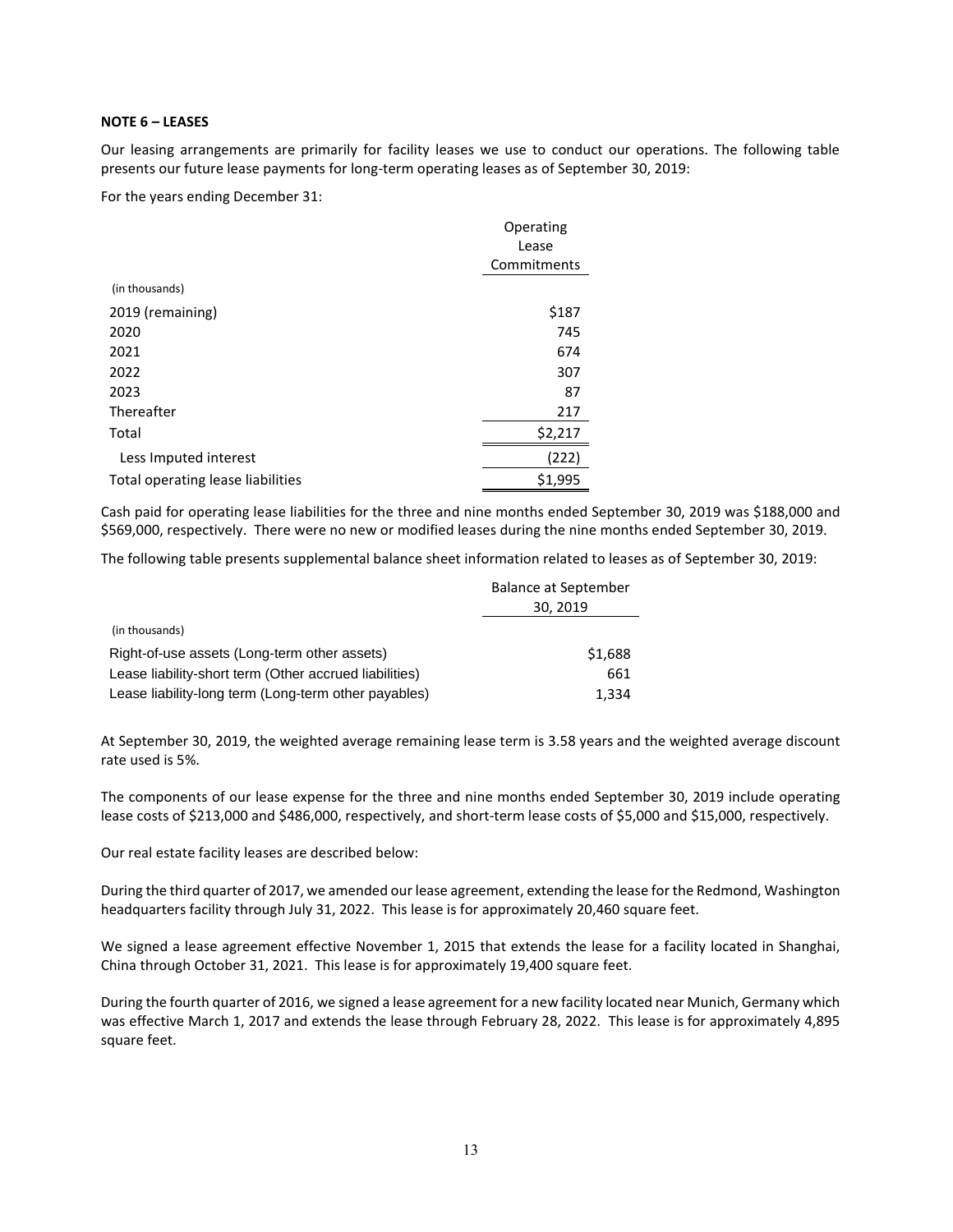#### **NOTE 7 – OTHER COMMITMENTS**

We have purchase obligations for inventory and production costs as well as other obligations such as capital expenditures, service contracts, marketing, and development agreements. Arrangements are considered purchase obligations if a contract specifies all significant terms, including fixed or minimum quantities to be purchased, a pricing structure and approximate timing of the transaction. Most arrangements are cancelable without a significant penalty, and with short notice, typically less than 90 days. At September 30, 2019, the purchase commitments and other obligations totaled \$1.3 million of which all but \$406,000 are expected to be paid over the next twelve months.

# **NOTE 8 – CONTINGENCIES**

As of September 30, 2019, we were not a party to any legal proceedings or aware of any indemnification agreement claims, the adverse outcome of which in management's opinion, individually or in the aggregate, would have a material adverse effect on our results of operations or financial position.

#### **NOTE 9 – EARNINGS PER SHARE**

Basic earnings per share is calculated based on the weighted average number of common shares outstanding during each period. Diluted earnings per share is calculated based on these same weighted average shares outstanding plus the effect of potential shares issuable upon assumed exercise of stock options based on the treasury stock method. Potential shares issuable upon the exercise of stock options are excluded from the calculation of diluted earnings per share to the extent their effect would be anti-dilutive.

The following table sets forth the computation of basic and diluted earnings per share:

|                                        |                       | Three Months Ended    |                       | Nine Months Ended     |
|----------------------------------------|-----------------------|-----------------------|-----------------------|-----------------------|
|                                        | September 30,<br>2019 | September 30,<br>2018 | September 30,<br>2019 | September 30,<br>2018 |
| (in thousands except per share data)   |                       |                       |                       |                       |
| Numerator for basic and diluted        |                       |                       |                       |                       |
| earnings(loss) per share:              |                       |                       |                       |                       |
| Net income(loss)                       | ( \$844)              | \$342                 | (5691)                | \$958                 |
| Denominator for basic                  |                       |                       |                       |                       |
| earnings(loss) per share:              |                       |                       |                       |                       |
| Weighted-average shares                | 8,217                 | 8,439                 | 8,259                 | 8,361                 |
| Employee stock options and awards      | 25                    | 68                    | 71                    | 155                   |
| Denominator for diluted                |                       |                       |                       |                       |
| earnings(loss) per share:              |                       |                       |                       |                       |
| Adjusted weighted-average shares &     |                       |                       |                       |                       |
| assumed conversions of stock options   | 8,242                 | 8,507                 | 8,330                 | 8,516                 |
| Basic and diluted                      |                       |                       |                       |                       |
| earnings(loss) per share:              |                       |                       |                       |                       |
| Total basic earnings(loss) per share   | (50.10)               | \$0.04                | (50.08)               | \$0.11                |
| Total diluted earnings(loss) per share | (50.10)               | \$0.04                | (50.08)               | \$0.11                |

Weighted average options to purchase 31,063 and 30,518 shares for the three and nine month periods ending September 30, 2019 and weighted average options to purchase 25,000 shares for both the three and nine months ending September 30, 2018 were excluded from the computation of diluted earnings per share for the periods then ended because the options were anti-dilutive.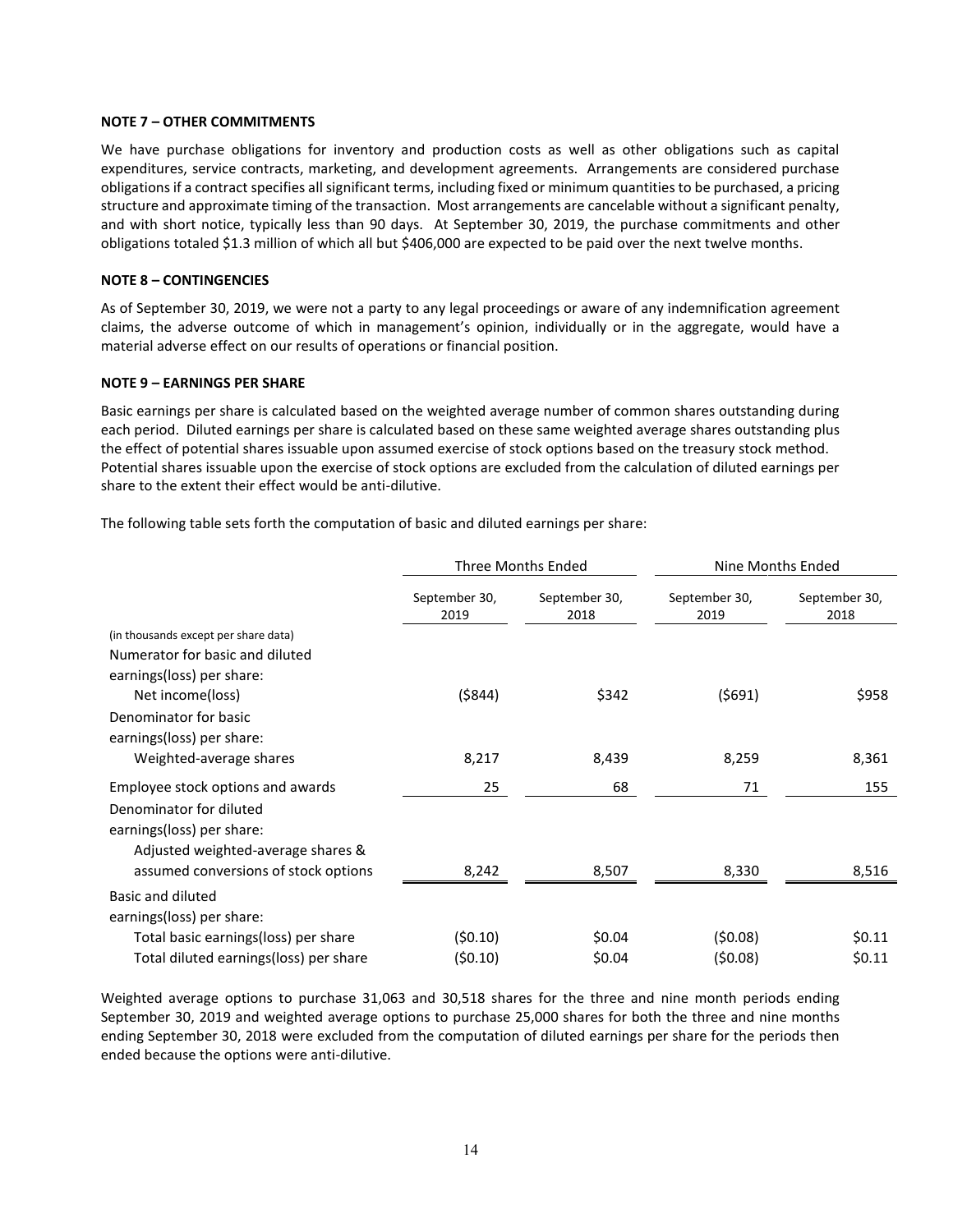#### **NOTE 10 – SHARE-BASED COMPENSATION**

For share-based awards granted, we have recognized compensation expense based on the estimated grant date fair value method. For these awards we have recognized compensation expense using a straight-line amortization method reduced for estimated forfeitures.

The impact on our results of operations of recording share-based compensation, net of forfeitures, for the three and nine months ended September 30, 2019 and 2018, respectively, was as follows:

|                                |                                                | Three Months Ended |                       | Nine Months Ended     |
|--------------------------------|------------------------------------------------|--------------------|-----------------------|-----------------------|
|                                | September 30,<br>September 30,<br>2019<br>2018 |                    | September 30,<br>2019 | September 30,<br>2018 |
| (in thousands)                 |                                                |                    |                       |                       |
| Cost of goods sold             | \$6                                            | \$4                | \$22                  | \$19                  |
| Research and development       | 61                                             | 56                 | 227                   | 205                   |
| Selling, general and           |                                                |                    |                       |                       |
| administrative                 | 193                                            | 222                | 662                   | 708                   |
| Total share-based compensation | \$260                                          | \$282              | \$911                 | \$932                 |

Equity awards granted during the three and nine months ended September 30, 2019 and 2018 were as follows:

|                               |                          | Three Months Ended    | Nine Months Ended     |                       |  |
|-------------------------------|--------------------------|-----------------------|-----------------------|-----------------------|--|
|                               | September 30,<br>2019    | September 30,<br>2018 | September 30,<br>2019 | September 30,<br>2018 |  |
| <b>Restricted Stock Units</b> | $\overline{\phantom{a}}$ | 1,000                 | 276,700               | 206,856               |  |
| <b>Stock Options</b>          | $\overline{\phantom{a}}$ |                       | 25,000                |                       |  |

Non-employee directors Restricted Stock Units ("RSU's") vest over one year and options vest over three years and have a six-year exercise period. Employee RSU's typically vest over four years and employee Non-Qualified stock options typically vest quarterly over 4 years and have a six-year exercise period.

The remaining unamortized expected future equity compensation expense and remaining amortization period associated with unvested option grants, restricted stock awards and restricted stock unit awards at September 30, 2019 are:

|                                                               | September 30,<br>2019 |
|---------------------------------------------------------------|-----------------------|
| Unamortized future equity compensation expense (in thousands) | \$2.612               |
| Remaining weighted average amortization period (in years)     | 2.58                  |

# **NOTE 11– SHARE REPURCHASE PROGRAM**

On October 31, 2018, our Board of Directors approved a share repurchase program with provisions to buy back up to \$2.0 million of our stock during the period from November 1, 2018 through October 31, 2019. The program was established with a 10b5-1 plan under the Exchange Act to provide flexibility to make purchases throughout the period. For the quarter ended September 30, 2019, 55,904 shares of stock were repurchased at an average price of \$4.37 for a total of \$244,197 including \$1,176 in commissions and charges. The \$2.0 million buyback program was completed during the third quarter of 2019. The following is a summary of the stock repurchase program from November 1, 2018 through September 30, 2019: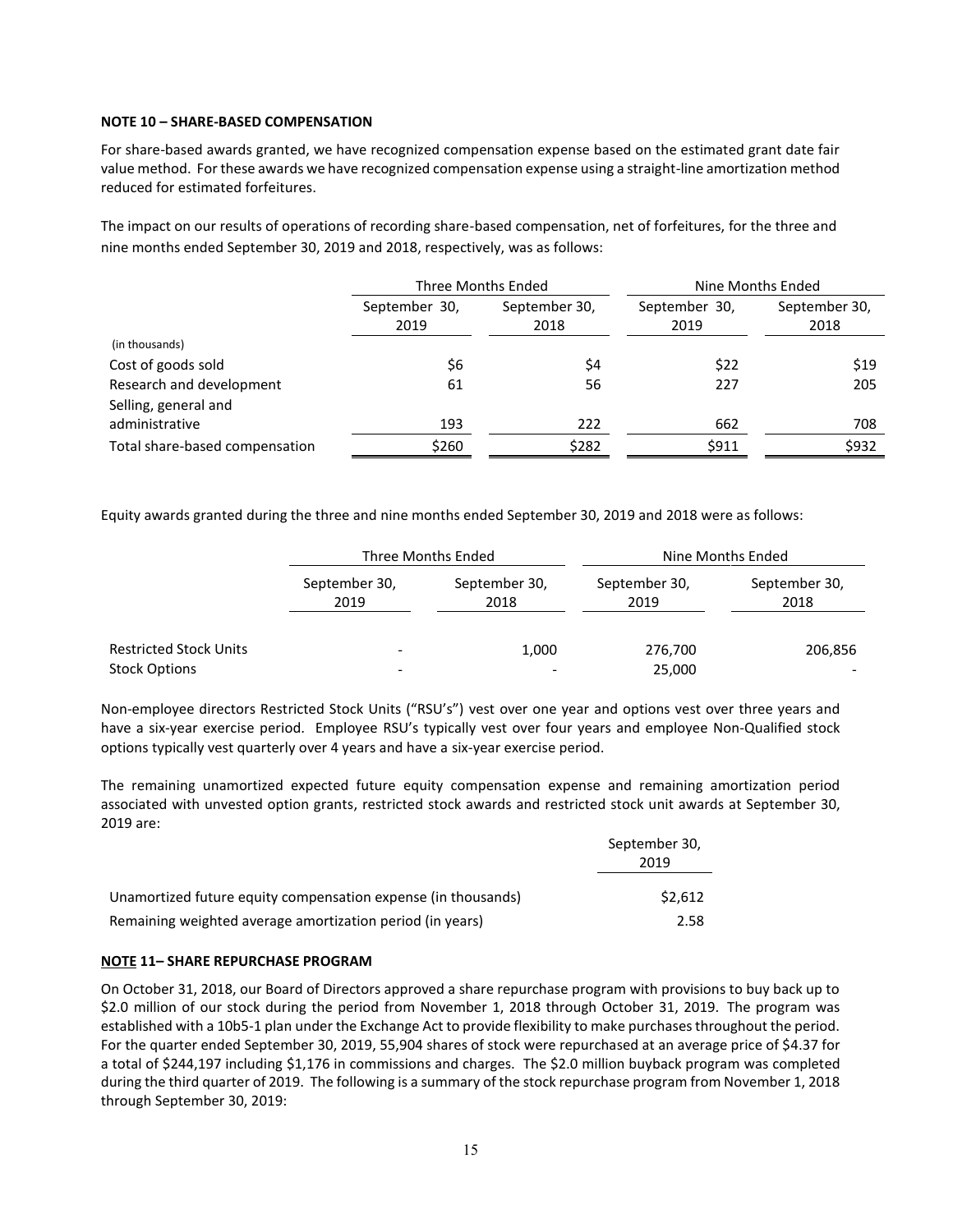|                         | Total<br>Number of         |                                        | <b>Total Number of</b><br>Shares Purchased as<br>Part of Publicly | Approximate Dollar<br>Value of Shares that<br>May Yet Be |
|-------------------------|----------------------------|----------------------------------------|-------------------------------------------------------------------|----------------------------------------------------------|
| Repurchases by<br>Month | <b>Shares</b><br>Purchased | <b>Average Price</b><br>Paid per Share | Announced<br>Repurchase Program                                   | Purchased under the<br>Program                           |
|                         |                            |                                        |                                                                   |                                                          |
| December 2018           | 101,975                    | \$5.25                                 | 101,975                                                           | \$1,464,470                                              |
| January 2019            | 43,701                     | \$5.39                                 | 43,701                                                            | \$1,229,115                                              |
| <b>March 2019</b>       | 13,911                     | \$5.49                                 | 13,911                                                            | \$1,152,793                                              |
| <b>April 2019</b>       | 69,141                     | \$5.34                                 | 69,141                                                            | \$783,687                                                |
| May 2019                | 69,798                     | \$4.63                                 | 69,798                                                            | \$461,417                                                |
| June 2019               | 49,255                     | \$4.44                                 | 49,255                                                            | \$244,197                                                |
| <b>July 2019</b>        | 55,280                     | \$4.37                                 | 55,280                                                            | \$2,798                                                  |
| August 2019             | 624                        | \$4.32                                 | 624                                                               | \$3                                                      |
| Total                   | 403,685                    | \$4.95                                 | 403,685                                                           |                                                          |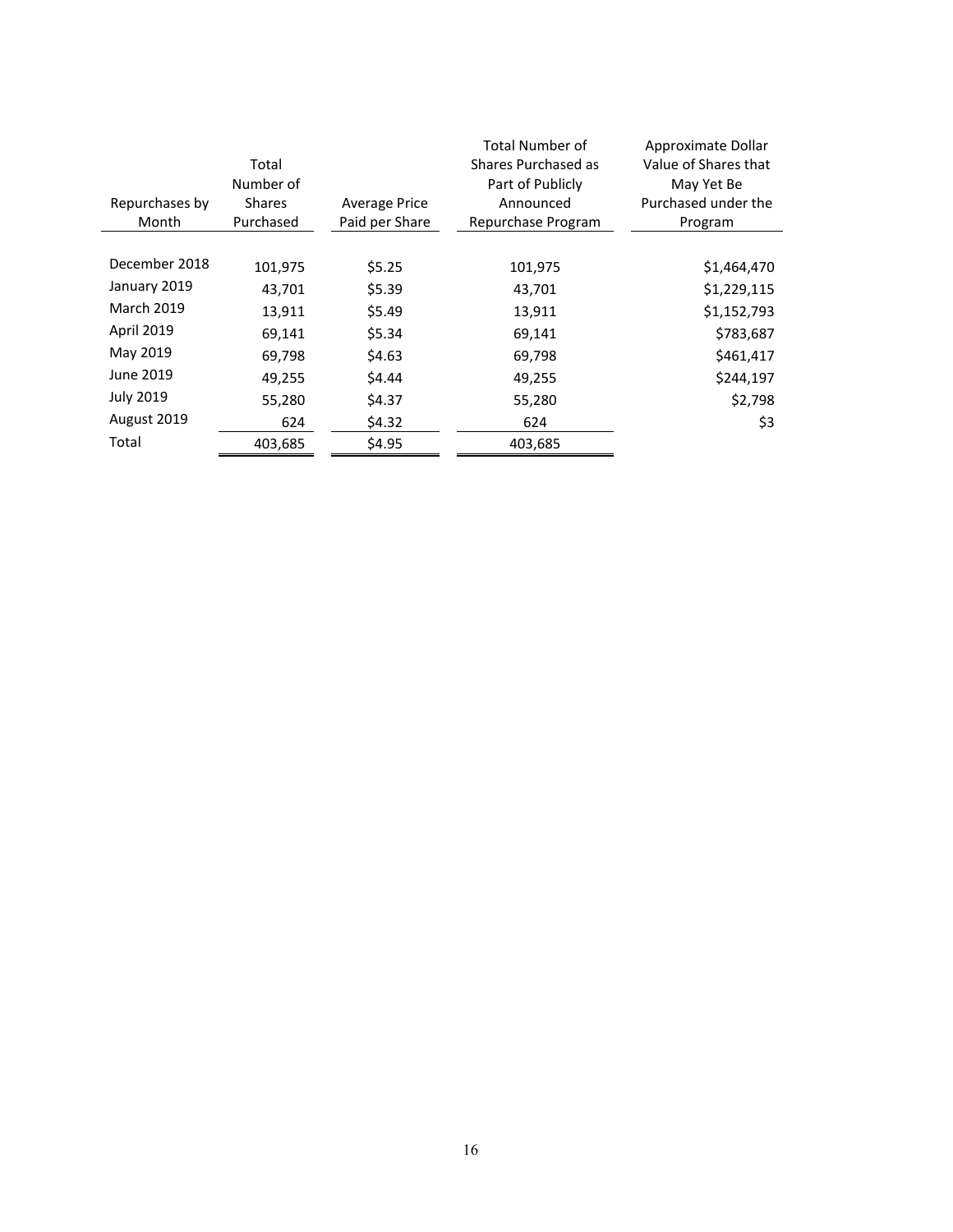#### **Item 2. Management's Discussion and Analysis of Financial Condition and Results of Operations**

#### General

#### **FORWARD-LOOKING STATEMENTS**

This Quarterly Report on Form 10-Q includes forward-looking statements within the meaning of the Private Securities Litigation Reform Act of 1995. This Act provides a "safe harbor" for forward-looking statements to encourage companies to provide prospective information about themselves as long as they identify these statements as forwardlooking and provide meaningful cautionary statements identifying important factors that could cause actual results to differ from the projected results. All statements other than statements of historical fact made in this Quarterly Report on Form 10-Q are forward-looking. In particular, statements herein regarding economic outlook, industry prospects and trends; industry partnerships; future results of operations or financial position; future spending; breakeven revenue point; expected market conditions, decline or growth; market acceptance of our newly introduced or upgraded products or services; the sufficiency of our cash to fund future operations and capital requirements; development, introduction and shipment of new products or services; changing foreign operations; trade issues and tariffs; and any other guidance on future periods are forward-looking statements. Forward-looking statements reflect management's current expectations and are inherently uncertain. Although we believe that the expectations reflected in these forward-looking statements are reasonable, we cannot guarantee future results, levels of activity, performance, achievements, or other future events. Moreover, neither Data I/O nor anyone else assumes responsibility for the accuracy and completeness of these forward-looking statements. We are under no duty to update any of these forward-looking statements after the date of this Quarterly Report. The Reader should not place undue reliance on these forward-looking statements. The discussions above and in the section in Item 1A., Risk Factors "Cautionary Factors That May Affect Future Results" in our Annual report on Form 10-K for the year ended December 31, 2018, describe some, but not all, of the factors that could cause these differences.

#### **OVERVIEW**

We continued our focus on automotive electronics and managing the core programming business for growth and profitability, while developing and enhancing products, particularly in security provisioning, to drive future revenue and earnings growth as we invest resources in the security provisioning market. Our challenge continues to be operating in a cyclical and rapidly evolving industry environment. We currently believe we have and are experiencing a capital spending cyclical downturn. We hope that the improvement in orders that occurred in September and continued in October means that we have experienced the worst of the capital equipment downturn. We are continuing our efforts to balance industry changes, industry partnerships, new technologies, business geography shifts, exchange rate volatility, trade issues and tariffs, increasing costs and strategic investments in our business with the level of demand and mix of business we expect. We continue to manage our costs carefully and execute strategies for cost reduction.

We are focusing our research and development efforts in our strategic growth markets, namely automotive electronics and IoT new programming technologies, secure supply chain solutions, automated programming systems and their enhancements for the manufacturing environment and software. We are continuing to develop technology to securely provision new categories of semiconductors, including Secure Elements, Authentication Chips, and Secure Microcontrollers. We plan to deliver new programming technology and automated handling systems for managed and secure programming in the manufacturing environment. We continue to focus on extending the capabilities and support for our product lines and supporting the latest semiconductor devices, including various configurations of NAND Flash, e-MMC, UFS and microcontrollers on our newer products.

Our customer focus has been on global and strategic high-volume manufacturers in key market segments like automotive electronics, IoT, industrial controls and consumer electronics, as well as programming centers.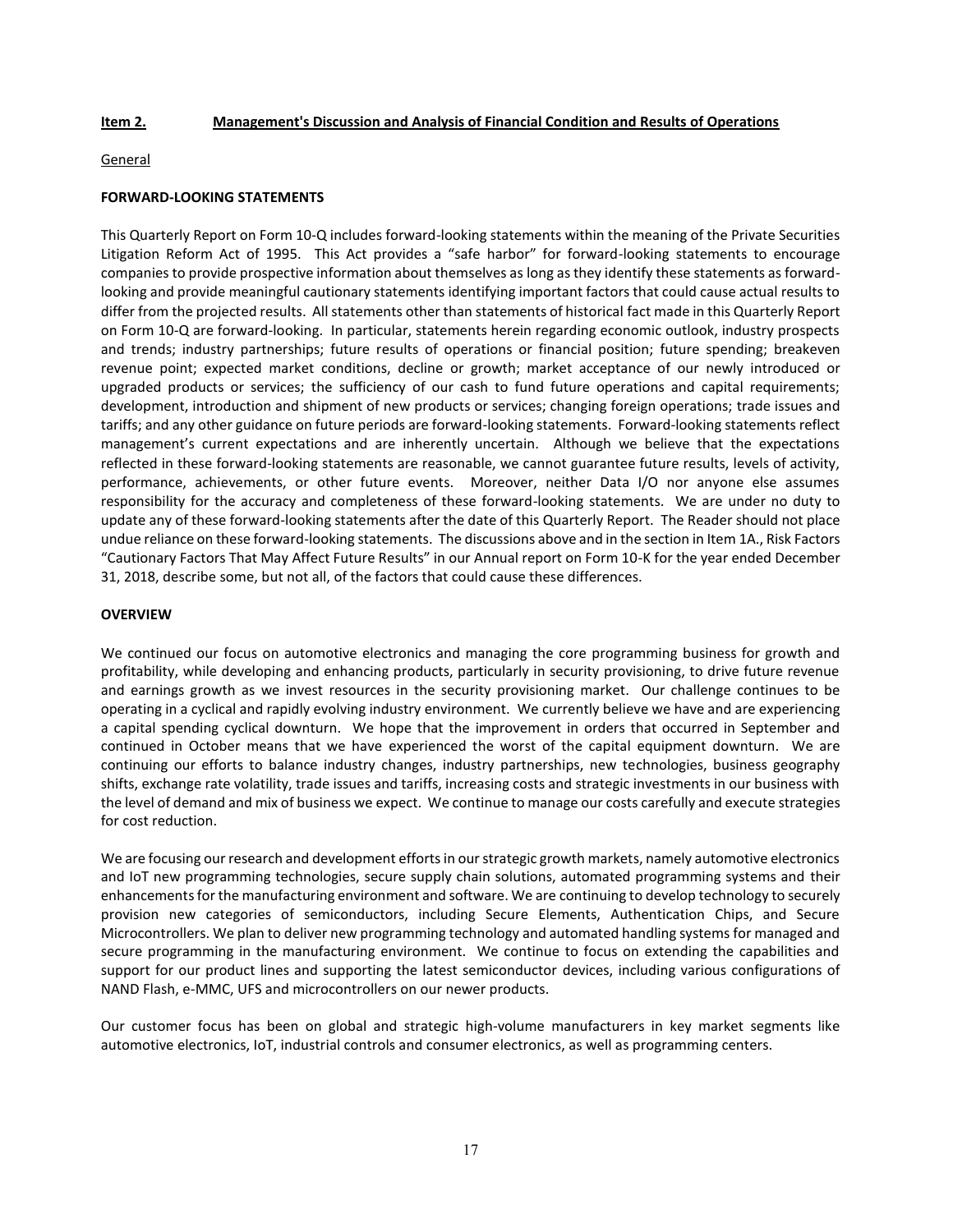#### **CRITICAL ACCOUNTING POLICY JUDGMENTS AND ESTIMATES**

The preparation of financial statements in accordance with accounting principles generally accepted in the United States of America requires that we make estimates and judgments, which affect the reported amounts of assets, liabilities, revenues and expenses, and related disclosures of contingent assets and liabilities. On an on-going basis, we evaluate our estimates, including those related to revenue recognition, sales returns, bad debts, inventories, intangible assets, income taxes, warranty obligations, restructuring charges, contingencies such as litigation and contract terms that have multiple elements and other complexities typical in the capital equipment industry. We base our estimates on historical experience and other assumptions that we believe are reasonable under the circumstances. Actual results may differ from these estimates under different assumptions or conditions.

We believe the following critical accounting policies affect the more significant judgments and estimates used in the preparation of our financial statements:

**Revenue Recognition:** The adoption of Topic 606, "Revenue from contracts with customers", did not have a material impact on our 2018 financial statement line items, either individually or in the aggregate. We have elected the practical expedient to expense contract acquisition costs, primarily sales commissions, for contracts with terms of one year or less and will capitalize and amortize incremental costs with terms that exceed one year. During the nine months ended September 30, 2019 and 2018, there were no contract acquisition costs capitalized. In 2018, we made a sales tax policy election to exclude sales, use, value added, some excise taxes and other similar taxes from the measurement of the transaction price.

We recognize revenue upon transfer of control of the promised products or services to customers in an amount that reflects the consideration we expect to receive in exchange for those products or services. We have determined that our programming equipment has reached a point of maturity and stability such that product acceptance can be assured by testing at the factory prior to shipment and that the installation meets the criteria to be a separate performance obligation. These systems are standard products with published product specifications and are configurable with standard options. The evidence that these systems could be deemed as accepted was based upon having standardized factory production of the units, results from batteries of tests of product performance to our published specifications, quality inspections and installation standardization, as well as past product operation validation with the customer and the history provided by our installed base of products upon which the current versions were based.

The revenue related to products requiring installation that is perfunctory is recognized upon transfer of control of the product to customers, which generally is at the time of shipment. Installation that is considered perfunctory includes any installation that is expected to be performed by other parties, such as distributors, other vendors, or the customers themselves where we are not responsible for the installation. This takes into account the complexity, skill and training needed as well as customer expectations regarding installation.

We enter into arrangements with multiple performance obligations that arise during the sale of a system that includes an installation component, a service and support component and a software maintenance component. The transaction price is allocated to the separate performance obligations on relative standalone sales price. We allocate the transaction price of each element based on relative selling prices. Relative selling price is based on the selling price of the standalone system. For the installation and service and support performance obligations, we use the value of the discount given to distributors who perform these components. For software maintenance performance obligations, we use what we charge for annual software maintenance renewals after the initial year the system is sold. Revenue is recognized on the system sale based on shipping terms or acceptance provisions, installation revenue is recognized after the installation is performed, and hardware service and support and software maintenance revenue is recognized ratably over the term of the agreement, typically one year. Deferred revenue includes unaccepted delivered systems, service, support and maintenance contracts and represents the undelivered performance obligation of agreements that are typically recognized ratably over one year.

When we sell software separately, we recognize revenue upon the transfer of control of the software, which is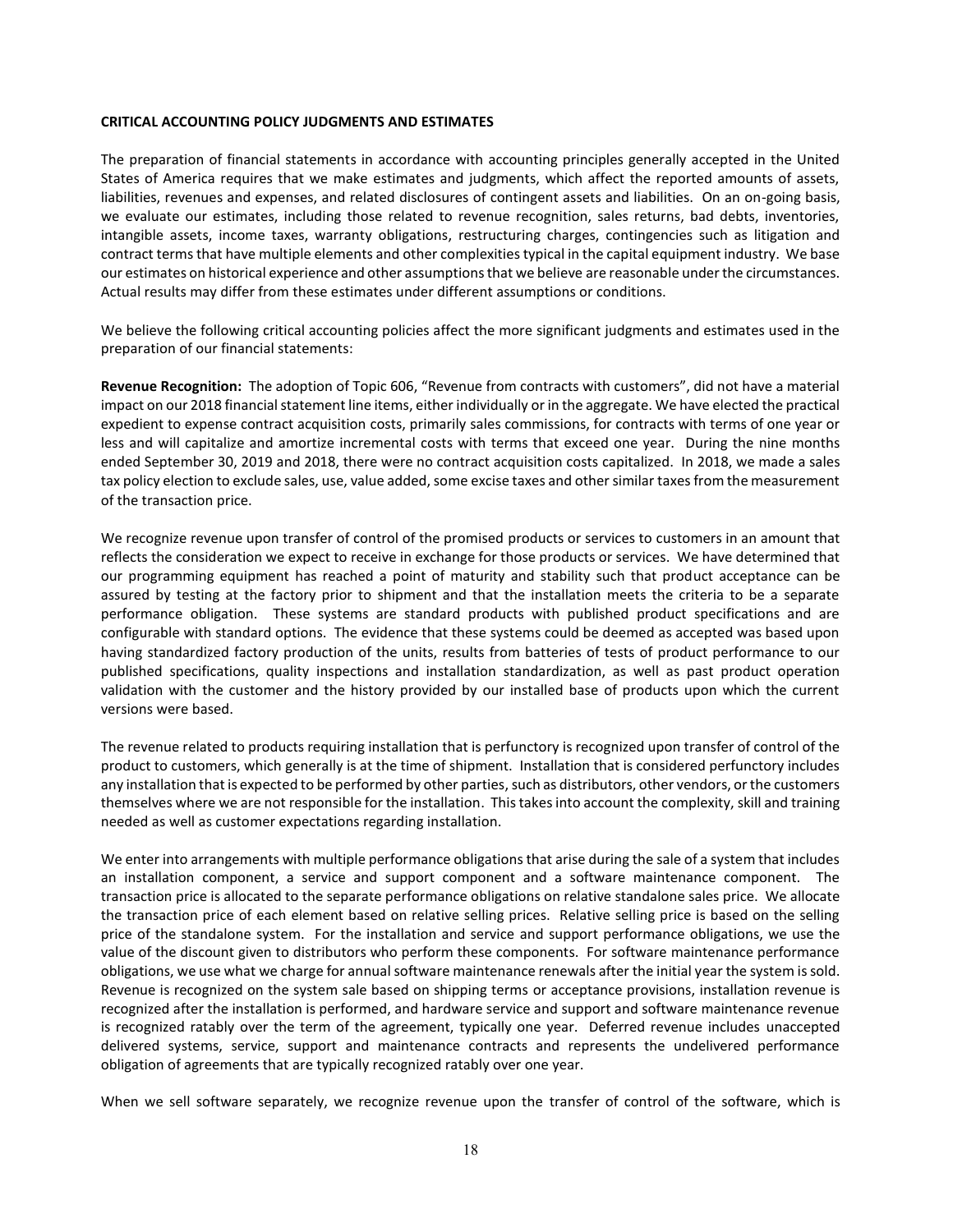generally upon shipment, provided that only inconsequential performance obligations remain on our part and substantive acceptance conditions, if any, have been met.

We recognize revenue when there is an approved contract that both parties are committed to perform, both parties rights have been identified, the contract has substance, collection of substantially all the consideration is probable, the transaction price has been determined and allocated over the performance obligations, the performance obligations including substantive acceptance conditions, if any, in the contract have been met, the obligation is not contingent on resale of the product, the buyer's obligation would not be changed in the event of theft, physical destruction or damage to the product, the buyer acquiring the product for resale has economic substance apart from us and we do not have significant obligations for future performance to directly bring about the resale of the product by the buyer. We establish a reserve for sales returns based on historical trends in product returns and estimates for new items. Payment terms are generally 30 days from shipment.

We transfer certain products out of service from their internal use and make them available for sale. The products transferred are typically our standard products in one of the following areas: service loaners, rental, metered or test units; engineering test units; or sales demonstration equipment. Once transferred, the equipment is sold by our regular sales channels as used equipment inventory. These product units often involve refurbishing and an equipment warranty, and are conducted as sales in our normal and ordinary course of business. The transfer amount is the product unit's net book value and the sale transaction is accounted for as revenue and cost of goods sold.

**Allowance for Doubtful Accounts:** We base the allowance for doubtful accounts receivable on our assessment of the collectability of specific customer accounts and the aging of accounts receivable. If there is deterioration of a major customer's credit worthiness or actual defaults are higher than historical experience, our estimates of the recoverability of amounts due to us could be adversely affected.

**Inventory**: Inventories are stated at the lower of cost or net realizable value. Adjustments are made to standard cost, which approximates actual cost on a first-in, first-out basis. We estimate reductions to inventory for obsolete, slowmoving, excess and non-salable inventory by reviewing current transactions and forecasted product demand. We evaluate our inventories on an item by item basis and record inventory adjustments accordingly. If there is a significant decrease in demand for our products, uncertainty during product line transitions, or a higher risk of inventory obsolescence because of rapidly changing technology and customer requirements, we may be required to increase our inventory adjustments and our gross margin could be adversely affected.

**Warranty Accruals:** We accrue for warranty costs based on the expected material and labor costs to fulfill our warranty obligations. If we experience an increase in warranty claims, which are higher than our historical experience, our gross margin could be adversely affected.

**Tax Valuation Allowances:** Given the uncertainty created by our loss history, as well as the current and ongoing cyclical uncertain economic outlook for our industry and capital and geographic spending as well as income and current net deferred tax assets by entity and country, we expect to continue to limit the recognition of net deferred tax assets and accounting for uncertain tax positions and maintain the tax valuation allowances. At the current time, we expect, therefore, that reversals of the tax valuation allowance will take place as we are able to take advantage of the underlying tax loss or other attributes in carry forward or their use by future income or circumstances allows us to realize these attributes. The transfer pricing and expense or cost sharing arrangements are complex areas where judgments, such as the determination of arms-length arrangements, can be subject to challenges by different tax jurisdictions.

**Share-based Compensation:** We account for share-based awards made to our employees and directors, including employee stock option awards and restricted stock unit awards, using the estimated grant date fair value method of accounting. For options, we estimate the fair value using the Black-Scholes valuation model and an estimated forfeiture rate, which requires the input of highly subjective assumptions, including the option's expected life and the price volatility of the underlying stock. The expected stock price volatility assumption was determined using the historical volatility of our common stock. Changes in the subjective assumptions required in the valuation model may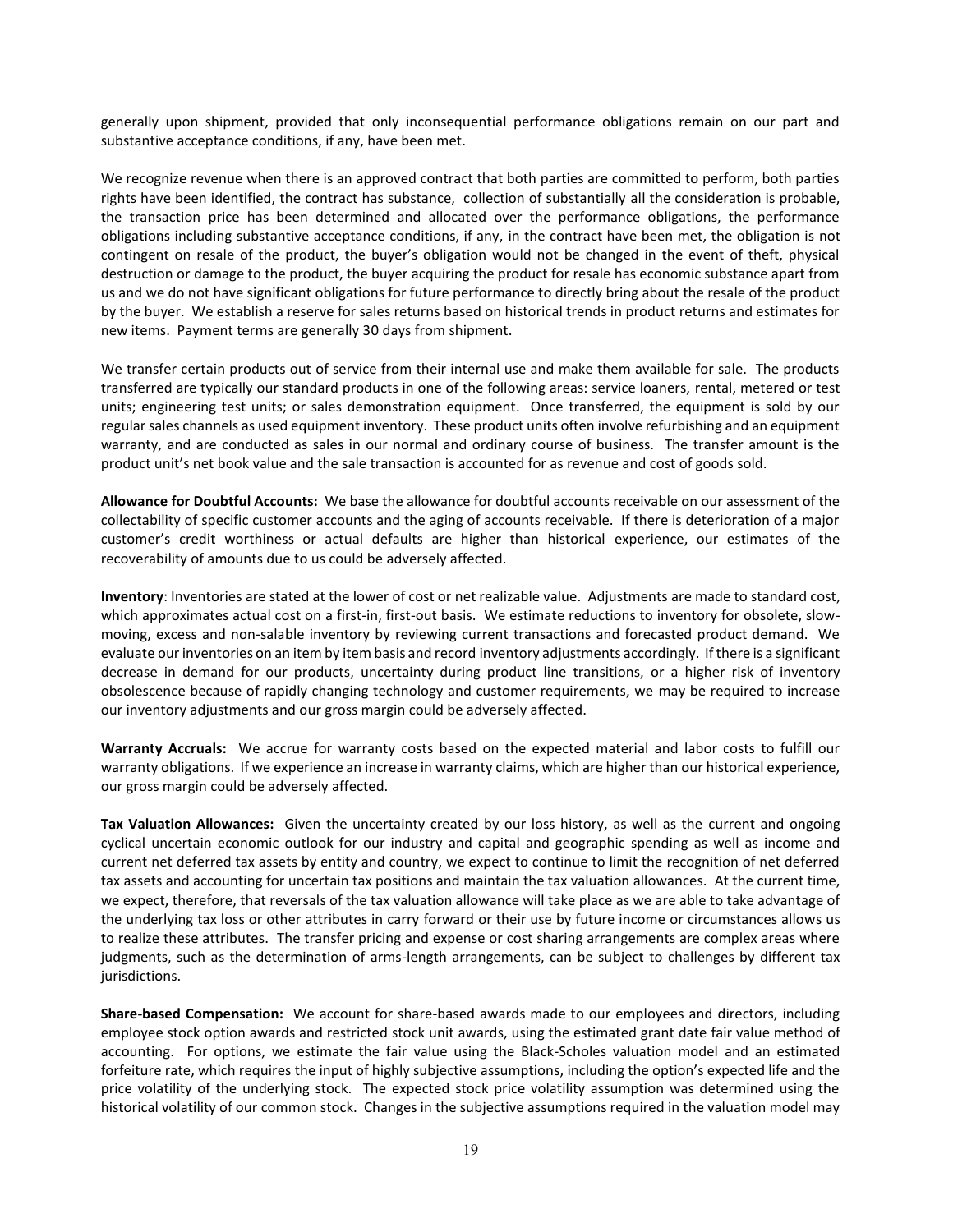significantly affect the estimated value of the awards, the related stock-based compensation expense and, consequently, our results of operations. Restricted stock unit awards are valued based on the average of the high and low price on the date of the grant and an estimated forfeiture rate. For both options and restricted awards, expense is recognized as compensation expense on the straight-line basis. Employee Stock Purchase Plan ("ESPP") shares were issued under provisions that do not require us to record any equity compensation expense.

### **RESULTS OF OPERATIONS:**

#### **NET SALES**

|                                     | <b>Three Months Ended</b> |                           |                  | Nine Months Ended |                   |             |
|-------------------------------------|---------------------------|---------------------------|------------------|-------------------|-------------------|-------------|
|                                     | September                 |                           | September        | September         |                   | September   |
|                                     | 30,                       |                           | 30,              | 30,               |                   | 30,         |
| Net sales by product line           | 2019                      | Change                    | 2018             | 2019              | Change            | 2018        |
| (in thousands)                      |                           |                           |                  |                   |                   |             |
| Automated programming               |                           |                           |                  |                   |                   |             |
| systems                             |                           |                           |                  |                   |                   |             |
|                                     | \$2,587                   | (50.2%)                   | \$5,195          | \$12,041          | (28.5%)           | \$16,849    |
| Non-automated                       |                           |                           |                  |                   |                   |             |
| programming systems                 |                           |                           |                  |                   |                   |             |
|                                     | 1,221                     | (8.7%)                    | 1,338            | 3,659             | $(19.0\%)$        | 4,518       |
| <b>Total programming</b>            |                           |                           |                  |                   |                   |             |
| systems                             | \$3,808                   | (41.7%)                   | \$6,533          | \$15,700          | (26.5%)           | \$21,367    |
|                                     |                           |                           |                  |                   |                   |             |
|                                     |                           | <b>Three Months Ended</b> |                  |                   | Nine Months Ended |             |
|                                     | September                 |                           | September        | September         |                   | September   |
|                                     | 30,                       |                           | 30,              | 30,               |                   | 30,         |
| Net sales by location               | 2019                      | Change                    | 2018             | 2019              | Change            | 2018        |
| (in thousands)                      |                           |                           |                  |                   |                   |             |
| <b>United States</b>                | \$389                     | (51.9%)                   | \$809            | \$1,355           | (51.6%)           | \$2,802     |
| % of total                          | 10.2%                     |                           | 12.4%            | 8.6%              |                   | 13.1%       |
|                                     |                           |                           |                  |                   |                   |             |
| International                       | \$3,419                   | (40.3%)                   | \$5,724          | \$14,345          | (22.7%)           | \$18,565    |
| % of total                          | 89.8%                     |                           | 87.6%            | 91.4%             |                   | 86.9%       |
|                                     | <b>Three Months Ended</b> |                           |                  | Nine Months Ended |                   |             |
|                                     |                           |                           |                  |                   |                   |             |
|                                     | September<br>30,          |                           | September<br>30, | September<br>30,  |                   | September   |
|                                     | 2019                      |                           | 2018             | 2019              |                   | 30,<br>2018 |
| Net sales by type<br>(in thousands) |                           | Change                    |                  |                   | Change            |             |
|                                     |                           |                           |                  |                   |                   |             |
| Equipment sales                     | \$1,567                   | (61.3%)                   | \$4,047          | \$8,815           | (36.4%)           | \$13,861    |
| Adapter sales                       | 1,342                     | (17.8%)                   | 1,632            | 4,223             | (16.7%)           | 5,072       |
| Software and                        |                           |                           |                  |                   |                   |             |
| maintenance                         | 899                       | 5.3%                      | 854              | 2,662             | 9.4%              | 2,434       |
| Total programming                   |                           |                           |                  |                   |                   |             |
| systems                             | \$3,808                   | (41.7%)                   | \$6,533          | \$15,700          | (26.5%)           | \$21,367    |

Net sales in the third quarter of 2019 were \$3.8 million, as compared with \$6.5 million in the third quarter of 2018. The year-over-year decline in sales was a result of a cyclical downturn in capital spending that began at the end of 2017 and has most recently had demand impacted by international trade and geopolitical issues in 2019. Equipment sales, in general, correlate to new capacity or technology related demand. Adapter sales correlate to usage or new projects. Capacity and usage demand typically are most impacted in a downturn.

Net sales for the first nine months of 2019 declined for the same factors as in the third quarter.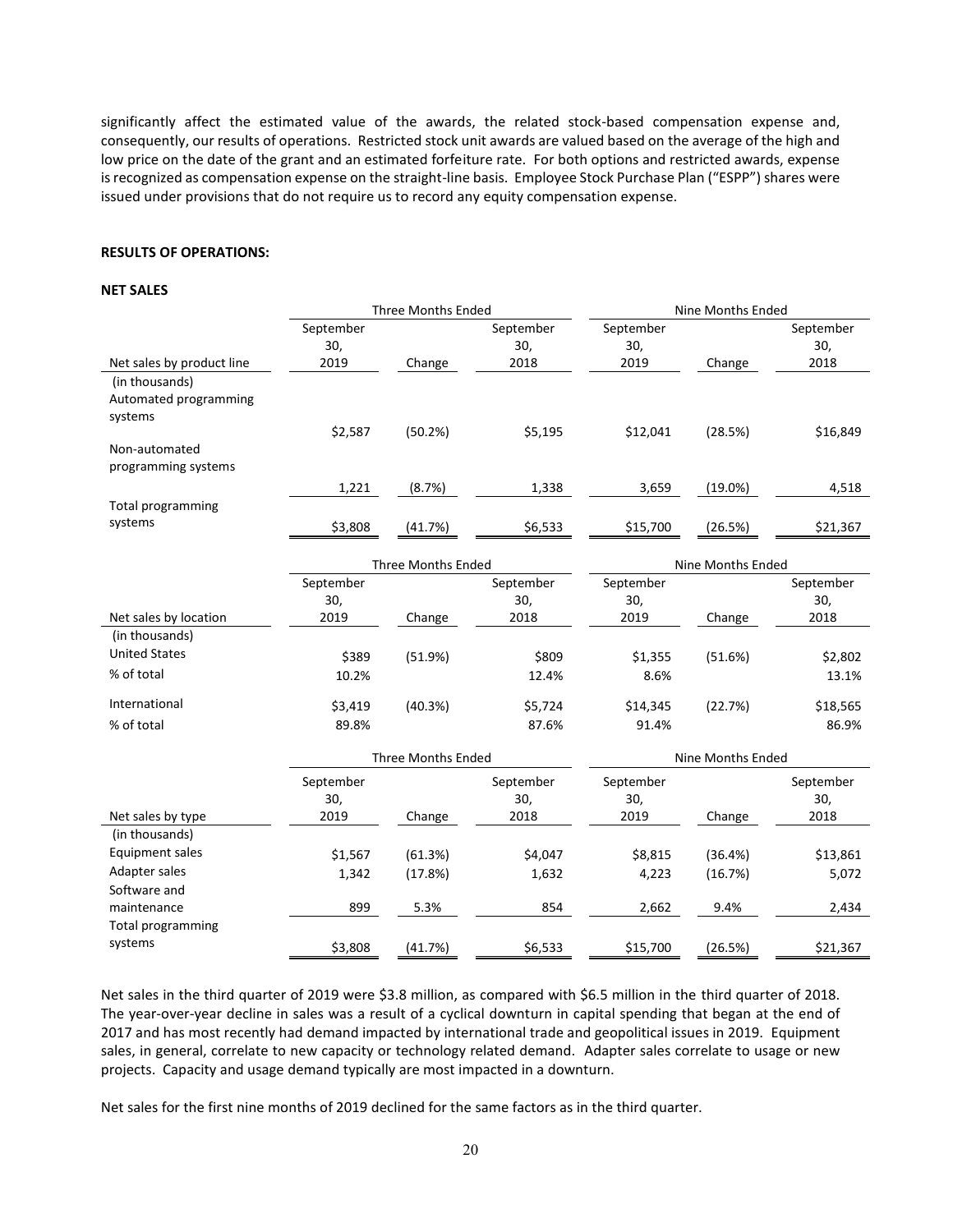Order bookings in the third quarter of 2019 were \$4.3 million, compared to \$7.0 million in the third quarter of 2018. Backlog at September 30, 2019 was \$1.7 million, compared with \$3.1 million at September 30, 2018 and \$1.4 million at June 30, 2019. Data I/O had \$1.7 million deferred revenue at the end of the third quarter of 2019, up from \$1.5 million at June 30, 2019. Segment bookings for the first nine months of 2019 were attributed to 57% automotive, 16% programming centers and 27% other (IOT, industrial, consumer and wireless), compared to the full year of 2018 of 60%, 13% and 27%, respectively.

#### **GROSS MARGIN**

|                   | Three Months Ended |         |                  |                  | Nine Months Ended |                  |
|-------------------|--------------------|---------|------------------|------------------|-------------------|------------------|
|                   | September<br>30,   |         | September<br>30, | September<br>30, |                   | September<br>30, |
|                   | 2019               | Change  | 2018             | 2019             | Change            | 2018             |
| (in thousands)    |                    |         |                  |                  |                   |                  |
| Gross margin      | \$2,002            | (51.4%) | \$4.118          | \$9,270          | (27.5%)           | \$12,783         |
| Percentage of net |                    |         |                  |                  |                   |                  |
| sales             | 52.6%              |         | 63.0%            | 59.0%            |                   | 59.8%            |

For the 2019 third quarter, gross margin as a percentage of sales was 52.6%, as compared to 63.0% in the third quarter of 2018. The third quarter gross margin was primarily impacted by fixed costs being spread over lower revenue.

Gross margin for the first nine months of 2019 declined for the same factors as in the third quarter.

#### **RESEARCH AND DEVELOPMENT**

|                          | Three Months Ended       |         |                          | Nine Months Ended        |         |                          |
|--------------------------|--------------------------|---------|--------------------------|--------------------------|---------|--------------------------|
|                          | September<br>30,<br>2019 | Change  | September<br>30,<br>2018 | September<br>30,<br>2019 | Change  | September<br>30,<br>2018 |
| (in thousands)           |                          |         |                          |                          |         |                          |
| Research and development | \$1.507                  | (17.5%) | \$1,826                  | \$4,868                  | (12.3%) | \$5,550                  |
| Percentage of net sales  | 39.6%                    |         | 28.0%                    | 31.0%                    |         | 26.0%                    |

Research and development ("R&D") expenses were lower in the third quarter and year to date 2019 compared to the same periods in 2018 primarily due to lower headcount related costs, incentive compensation and stock-based compensation.

#### **SELLING, GENERAL AND ADMINISTRATIVE**

|                         | Three Months Ended |         |           | Nine Months Ended |            |           |
|-------------------------|--------------------|---------|-----------|-------------------|------------|-----------|
|                         | September          |         | September | September         |            | September |
|                         | 30,                |         | 30,       | 30,               |            | 30,       |
|                         | 2019               | Change  | 2018      | 2019              | Change     | 2018      |
| (in thousands)          |                    |         |           |                   |            |           |
| Selling, general &      |                    |         |           |                   |            |           |
| administrative          | \$1,535            | (18.7%) | \$1,888   | \$5,338           | $(14.4\%)$ | \$6,239   |
| Percentage of net sales | 40.3%              |         | 28.9%     | 34.0%             |            | 29.2%     |

Selling, General and Administrative ("SG&A") expenses were lower in the third quarter and year to date 2019 compared to the same periods in 2018 primarily due to lower sales commissions on lower sales, certain lower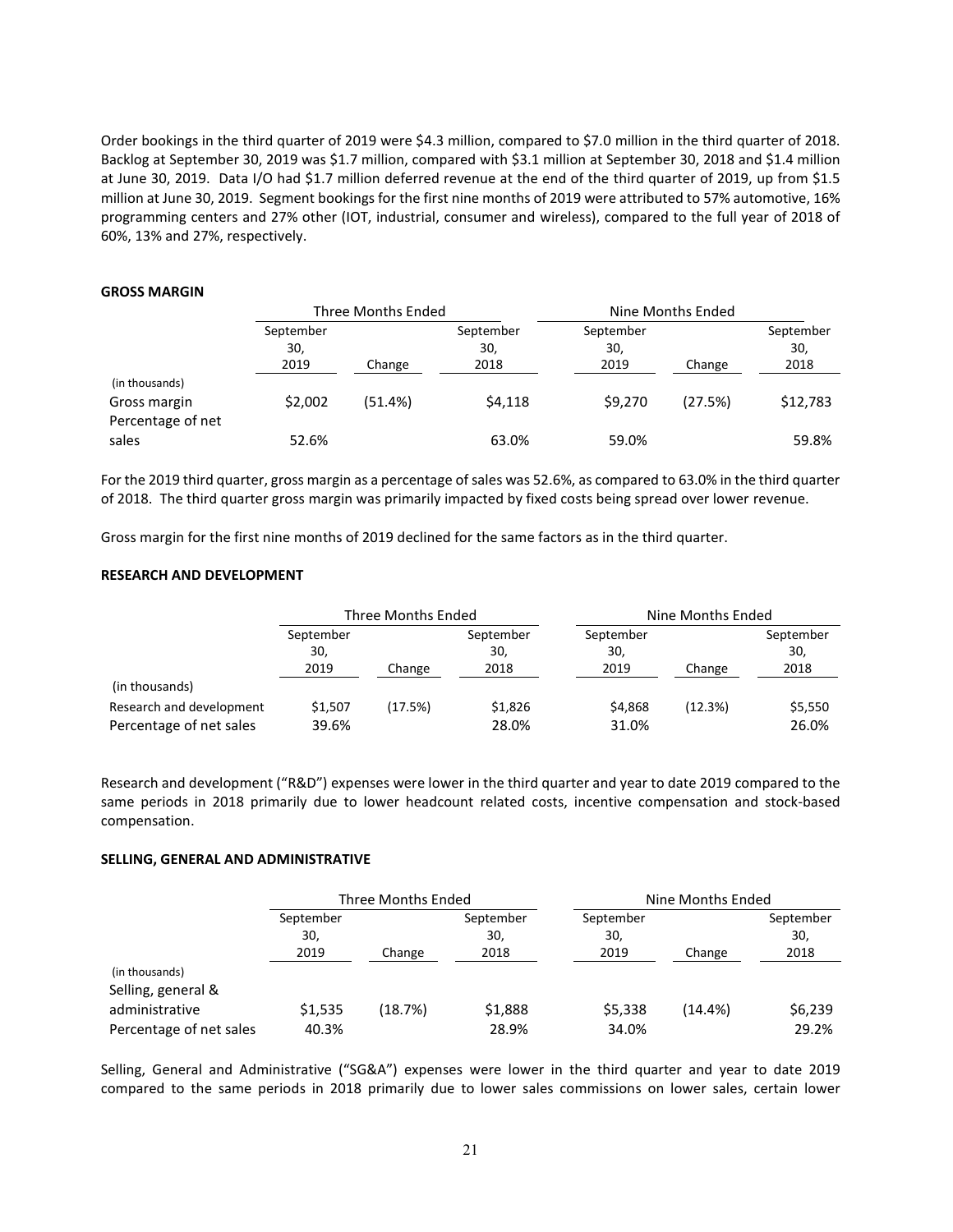headcount related costs, incentive compensation and stock-based compensation. Most discretionary and variable expenses declined compared to the prior year periods.

#### **INTEREST**

|                 |           | Three Months Ended |           |           | Nine Months Ended |           |  |
|-----------------|-----------|--------------------|-----------|-----------|-------------------|-----------|--|
|                 | September |                    | September | September |                   | September |  |
|                 | 30,       |                    | 30,       | 30,       |                   | 30,       |  |
|                 | 2019      | Change             | 2018      | 2019      | Change            | 2018      |  |
| (in thousands)  |           |                    |           |           |                   |           |  |
| Interest income | \$25      | 150.0%             | \$10      | \$47      | 80.8%             | \$26      |  |

Interest income was higher in the third quarter and year to date 2019 compared to the same periods in 2018 primarily due to increased minor increases in interest rates on invested funds.

#### **INCOME TAXES**

|                                      | Three Months Ended       |         |                          | Nine Months Ended        |         |                          |
|--------------------------------------|--------------------------|---------|--------------------------|--------------------------|---------|--------------------------|
|                                      | September<br>30,<br>2019 | Change  | September<br>30,<br>2018 | September<br>30,<br>2019 | Change  | September<br>30,<br>2018 |
| (in thousands)<br>Income tax benefit |                          |         |                          |                          |         |                          |
| (expense)                            | (\$55)                   | (69.4%) | (\$180)                  | (552)                    | (80.5%) | (\$267)                  |

Income tax for both the third quarter of 2019 and the same period in 2018, primarily related to foreign and state taxes in addition to the US domestic benefit realized from converting remaining sequestered AMT credits, that had a full valuation allowance on such credits, into a receivable of approximately \$42,000, resulting from IRS rule changes allowing the release of previously sequestered AMT credits.

The effective tax rate differed from the statutory tax rate primarily due to the effect of valuation allowances, as well as foreign taxes. We have a valuation allowance of \$7.3 million as of September 30, 2019. As of September 30, for both 2019 and 2018, our deferred tax assets and valuation allowance have been reduced by approximately \$335,000 and \$298,000, respectively, associated with the requirements of accounting for uncertain tax positions. Given the uncertainty created by our loss history, as well as the volatile and uncertain economic outlook for our industry and capital spending, we have limited the recognition of net deferred tax assets including our net operating losses and credit carryforwards and continue to maintain a valuation allowance for the full amount of the net deferred tax asset balance.

#### Financial Condition

#### **LIQUIDITY AND CAPITAL RESOURCES**

|                 | September 30, | December 31, |          |
|-----------------|---------------|--------------|----------|
|                 | 2019          | Change       | 2018     |
| (in thousands)  |               |              |          |
| Working capital | \$18,413      | (52, 652)    | \$21,065 |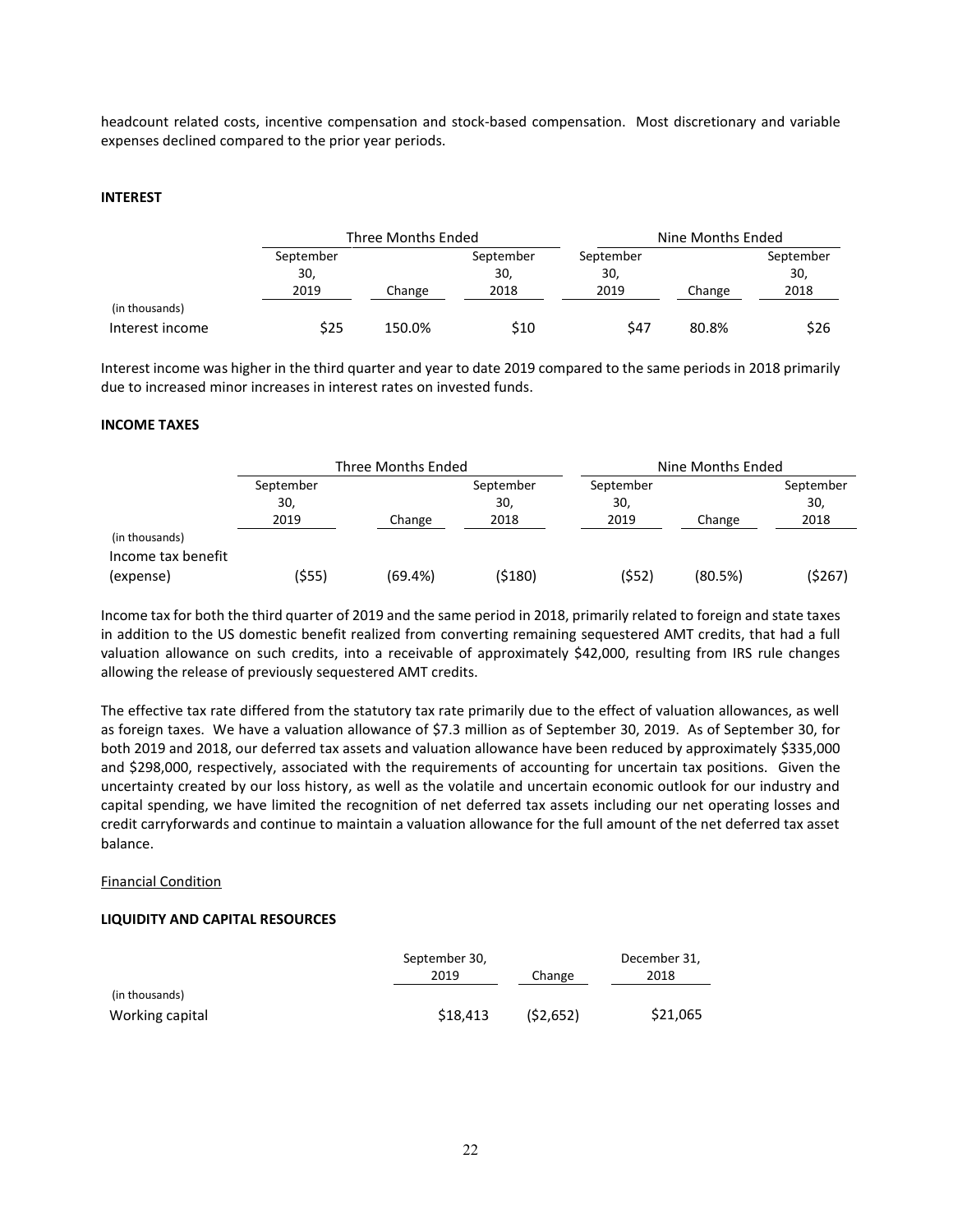At September 30, 2019, our principal sources of liquidity consisted of existing cash and cash equivalents. Cash decreased \$3.2 million from December 31, 2018 primarily from paying for 2018 accrued incentive compensation and share repurchases under the share repurchase program.

The working capital decline in the first nine months of 2019 was similarly due to share repurchases and to fund the loss for year to date 2019, as well as to new GAAP accounting for leases (ASC 842) that went into effect on January 1, 2019 which recognizes a right-of-use asset and a corresponding lease liability, with the result being a gross up on the balance sheet. The lease liability is comprised of \$661,000 in current liabilities and \$1.3 million in long term liabilities as of September 30, 2019. The lease accounting adjustments have no impact on our statement of operations, but the recording of the current liability reduces the working capital calculation.

Although we have no significant external capital expenditure plans currently, we expect that we will continue to make capital expenditures to support our business. We plan to increase our internally developed rental, security provisioning, sales demonstration and test equipment as we develop and release new products. Capital expenditures are currently expected to be funded by existing and internally generated funds.

As a result of our cyclical and seasonal industry, significant product development, customer support and selling and marketing efforts, we have required substantial working capital to fund our operations. We have tried to balance our level of development spending with current or growth in future profitability. We have implemented or have initiatives to implement geographic shifts in our operations, optimize real estate usage, reduce exposure to the impact of currency volatility and tariffs, increase product development differentiation, and reduce costs.

We believe that we have sufficient cash or working capital available under our operating plan to fund our operations and capital requirements through at least the next one-year period. We may require additional cash at the U.S. headquarters, which could cause potential repatriation of cash that is held in our foreign subsidiaries. Although we have no current repatriation plans, there may be tax and other impediments to any repatriation actions. Our working capital may be used to fund possible losses, business growth, project initiatives, share repurchases and business development initiatives including acquisitions, which could reduce our liquidity and result in a requirement for additional cash before that time. Any substantial inability to achieve our current business plan could have a material adverse impact on our financial position, liquidity, or results of operations and may require us to reduce expenditures and/or seek possible additional financing.

# **SHARE REPURCHASE PROGRAMS**

On October 31, 2018, our Board of Directors approved a share repurchase program with provisions to buy back up to \$2.0 million of our stock during the period from November 1, 2018 through October 31, 2019. The program was established with a 10b5-1 plan under the Exchange Act to provide flexibility to make purchases throughout the period. For the quarter ended September 30, 2019, 55,904 shares of stock were repurchased at an average price of \$4.37 for a total of \$244,197 including \$1,176 in commissions and charges. The \$2.0 million buyback program was completed during the third quarter of 2019. The following is a summary of the stock repurchase program from November 1, 2018 through September 30, 2019:

| Repurchases by<br>Month | Total<br>Number of<br><b>Shares</b><br>Purchased | <b>Average Price</b><br>Paid per Share | <b>Total Number of</b><br>Shares Purchased as<br>Part of Publicly<br>Announced<br>Repurchase Program | Approximate Dollar<br>Value of Shares that<br>May Yet Be<br>Purchased under the<br>Program |
|-------------------------|--------------------------------------------------|----------------------------------------|------------------------------------------------------------------------------------------------------|--------------------------------------------------------------------------------------------|
|                         |                                                  |                                        |                                                                                                      |                                                                                            |
| December 2018           | 101,975                                          | \$5.25                                 | 101,975                                                                                              | \$1,464,470                                                                                |
| January 2019            | 43,701                                           | \$5.39                                 | 43,701                                                                                               | \$1,229,115                                                                                |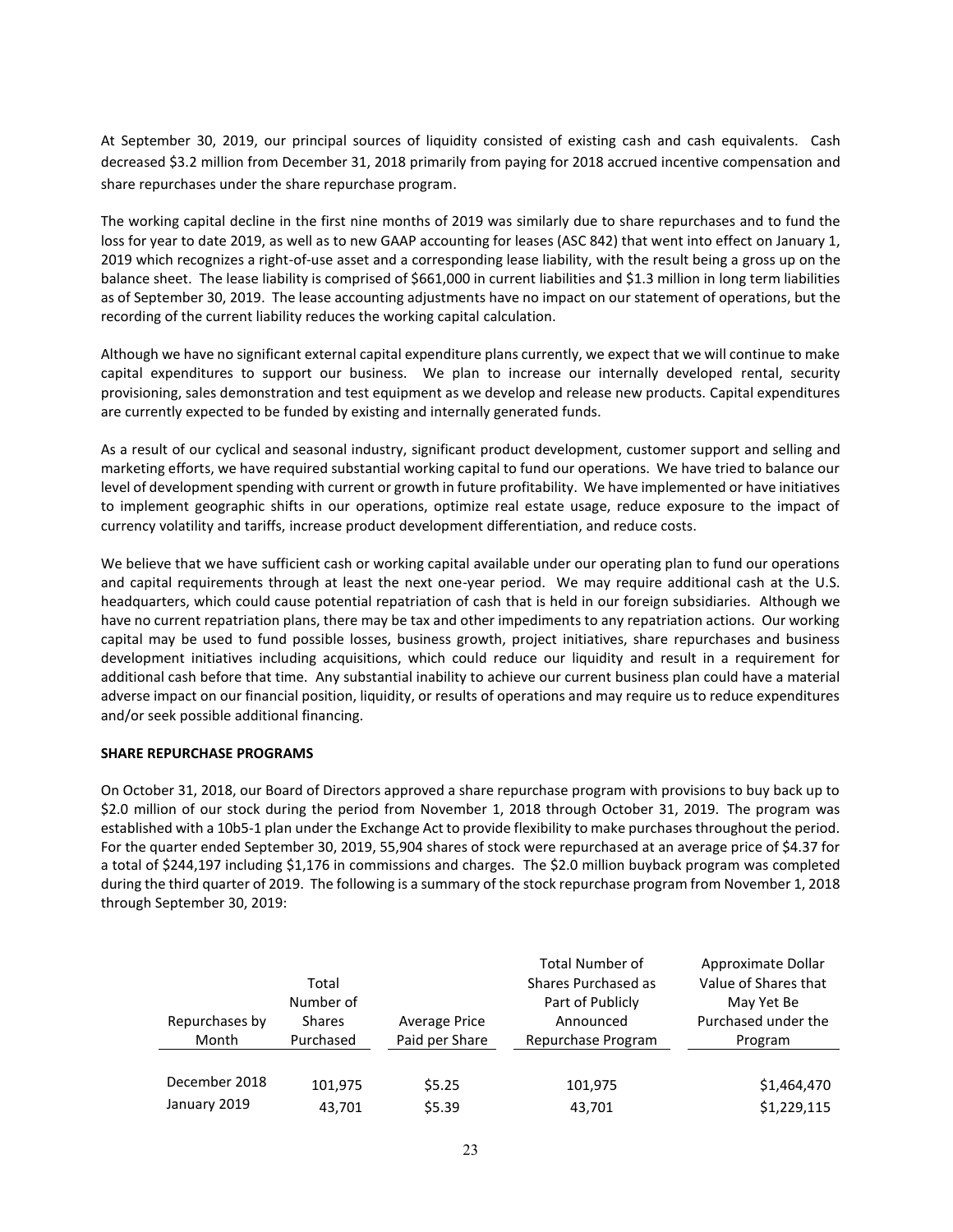| 13,911  | \$5.49 | 13,911  | \$1,152,793 |
|---------|--------|---------|-------------|
| 69,141  | \$5.34 | 69,141  | \$783,687   |
| 69,798  | \$4.63 | 69,798  | \$461,417   |
| 49,255  | \$4.44 | 49,255  | \$244,197   |
| 55,280  | \$4.37 | 55,280  | \$2,798     |
| 624     | \$4.32 | 624     | \$3         |
| 403,685 | \$4.95 | 403,685 |             |
|         |        |         |             |

#### **OFF-BALANCE SHEET ARRANGEMENTS**

Except as noted in the accompanying consolidated financial statements in Note 6, "Operating Lease Commitments" and Note 7, "Other Commitments", we have no off-balance sheet arrangements.

#### **NON-GENERALLY ACCEPTED ACCOUNTING PRINCIPLES (GAAP) FINANCIAL MEASURES**

Non-GAAP financial measures, such as EBITDA and adjusted EBITDA, should not be considered a substitute for, or superior to, measures of financial performance prepared in accordance with GAAP. We believe that these non-GAAP financial measures provide meaningful supplemental information regarding the Company's results and facilitate the comparison of results. A reconciliation of net income to EBITDA and adjusted EBITDA follows:

|                                  | <b>Three Months Ended</b><br>September 30, |         | <b>Nine Months Ended</b><br>September 30, |         |
|----------------------------------|--------------------------------------------|---------|-------------------------------------------|---------|
|                                  | 2019                                       | 2018    | 2019                                      | 2018    |
| (in thousands)                   |                                            |         |                                           |         |
| Net Income (loss)                | (\$844)                                    | \$342   | (5691)                                    | \$958   |
| Interest (income)                | (25)                                       | (10)    | (47)                                      | (26)    |
| Taxes                            | 55                                         | 180     | 52                                        | 267     |
| Depreciation & amortization      | 248                                        | 230     | 672                                       | 736     |
| <b>EBITDA earnings (loss)</b>    | (5566)                                     | \$742   | (514)                                     | \$1,935 |
| Equity compensation              | 260                                        | 282     | 911                                       | 932     |
| Adjusted EBITDA earnings (loss), |                                            |         |                                           |         |
| excluding equity compensation    | (\$306)                                    | \$1,024 | \$897                                     | \$2,867 |

#### **NON-GENERALLY ACCEPTED ACCOUNTING PRINCIPLES (GAAP) FINANCIAL MEASURE RECONCILIATION**

#### Recently Adopted Accounting Pronouncements

We adopted the new lease accounting standard, ASC 842, on January 1, 2019 using the modified retrospective transition method, and recorded a balance sheet adjustment on the date of adoption. In 2018, we accounted for leases under ASC 840. The new lease standard requires lessees to recognize right-of-use assets and lease liabilities on the balance sheet for operating leases, and also requires additional quantitative and qualitative disclosures to enable users of the financial statements to assess the amount, timing and uncertainty of cash flows arising from leases. In adopting ASC 842, we utilized certain practical expedients available under the standard. These practical expedients include waiving reassessment of conclusions reached under the previous lease standard as to whether contracts contain leases, not recording right-of-use assets or lease liabilities for leases with terms of 12 months or less, how to classify leases identified and how to account for initial direct costs incurred. We also utilized the practical expedient to use hindsight as of the date of adoption to determine the terms of our leases and to evaluate our right-of-use assets for impairment.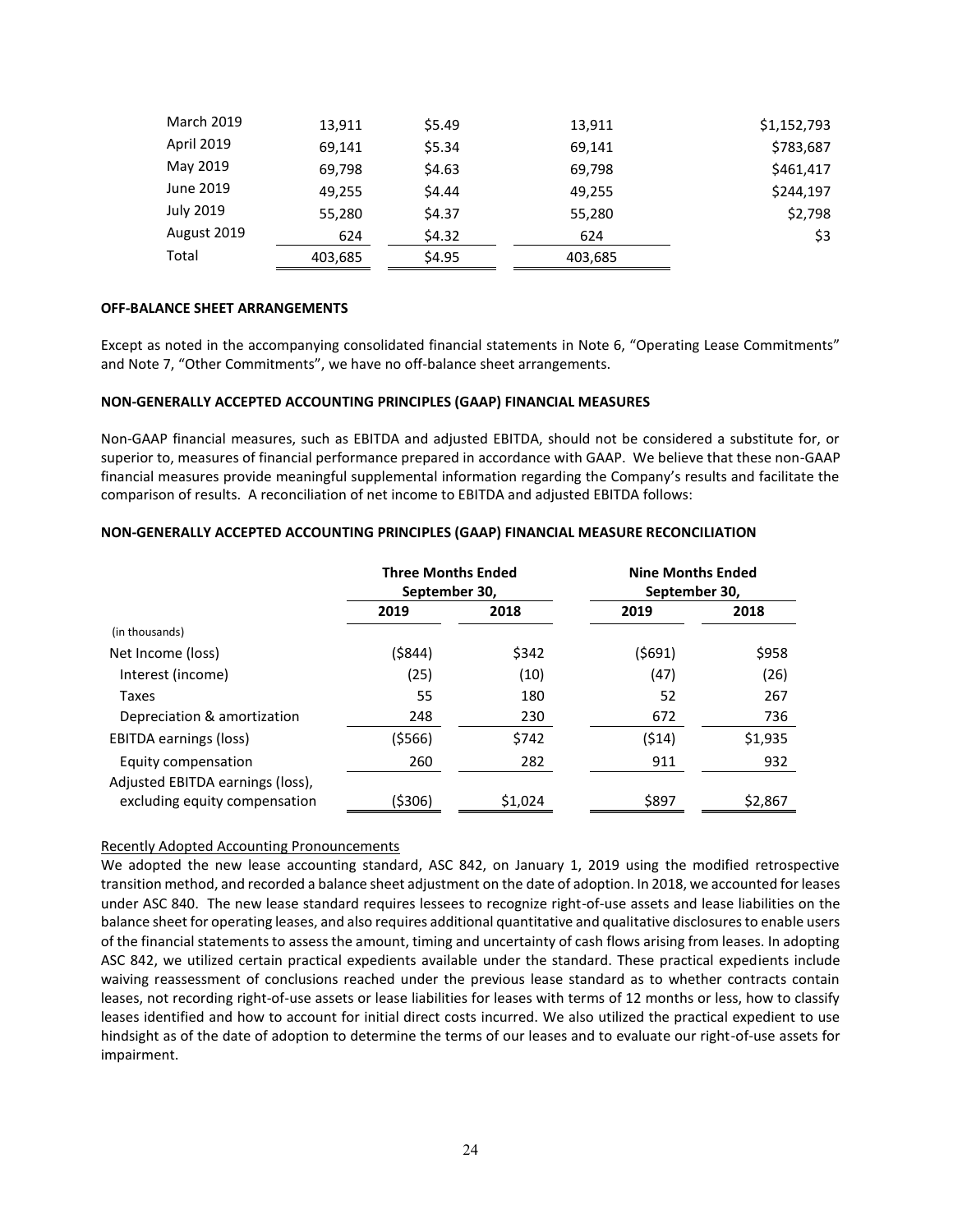# **Item 3. Quantitative and Qualitative Disclosures About Market Risk**

Not applicable.

# **Item 4. Controls and Procedures**

# **EVALUATION OF DISCLOSURE CONTROLS AND PROCEDURES**

Under the supervision and with the participation of our management, including our Chief Executive Officer and Chief Financial Officer, we evaluated the effectiveness of the design and operation of our disclosure controls and procedures (as defined in Rule 13a-15(e) and Rule 15d-15(e) under the Exchange Act) as of the end of the period covered by this report (the "Evaluation Date"). Based upon that evaluation, the Chief Executive Officer and Chief Financial Officer concluded that, as of the Evaluation Date, our disclosure controls and procedures were effective at the reasonable level of assurance. Disclosure Controls are controls and procedures designed to reasonably assure that information required to be disclosed in our reports filed under the Exchange Act is recorded, processed, summarized, and reported within the time periods specified in the SEC's rules and forms. Disclosure Controls are also designed to reasonably assure that such information is accumulated and communicated to our management, including the CEO and CFO, as appropriate to allow timely decisions regarding required disclosure.

# **CHANGES IN INTERNAL CONTROLS**

There were no changes made in our internal controls during the period covered by this report that have materially affected, or are reasonably likely to materially affect, our internal control over financial reporting which is still under the Committee of Sponsoring Organizations of the Treadway Commission ("COSO") in Internal Control – Integrated Framework (2013).

# **PART II - OTHER INFORMATION**

# **Item 1. Legal Proceedings**

From time to time, we may be involved in litigation relating to claims arising out of our operations in the normal course of business. As of September 30, 2019, we were not a party to any material pending legal proceedings.

# **Item 1A. Risk Factors**

In addition to the other information set forth in this report, you should carefully consider the factors discussed in Part I, "Item 1A. Risk Factors" in our Annual Report on Form 10-K for the year ended December 31, 2018, which could materially affect our business, financial condition or future results. The risks described in our Annual Report on Form 10-K are not the only risks facing our Company. Additional risks and uncertainties not currently known to us or that we currently deem to be immaterial also may materially adversely affect our business, financial condition and/or operating results. There are no material changes to the Risk Factors described in our Annual Report.

# **Item 2. Unregistered Sales of Equity Securities and Use of Proceeds**

None

# **Item 3. Defaults Upon Senior Securities**

None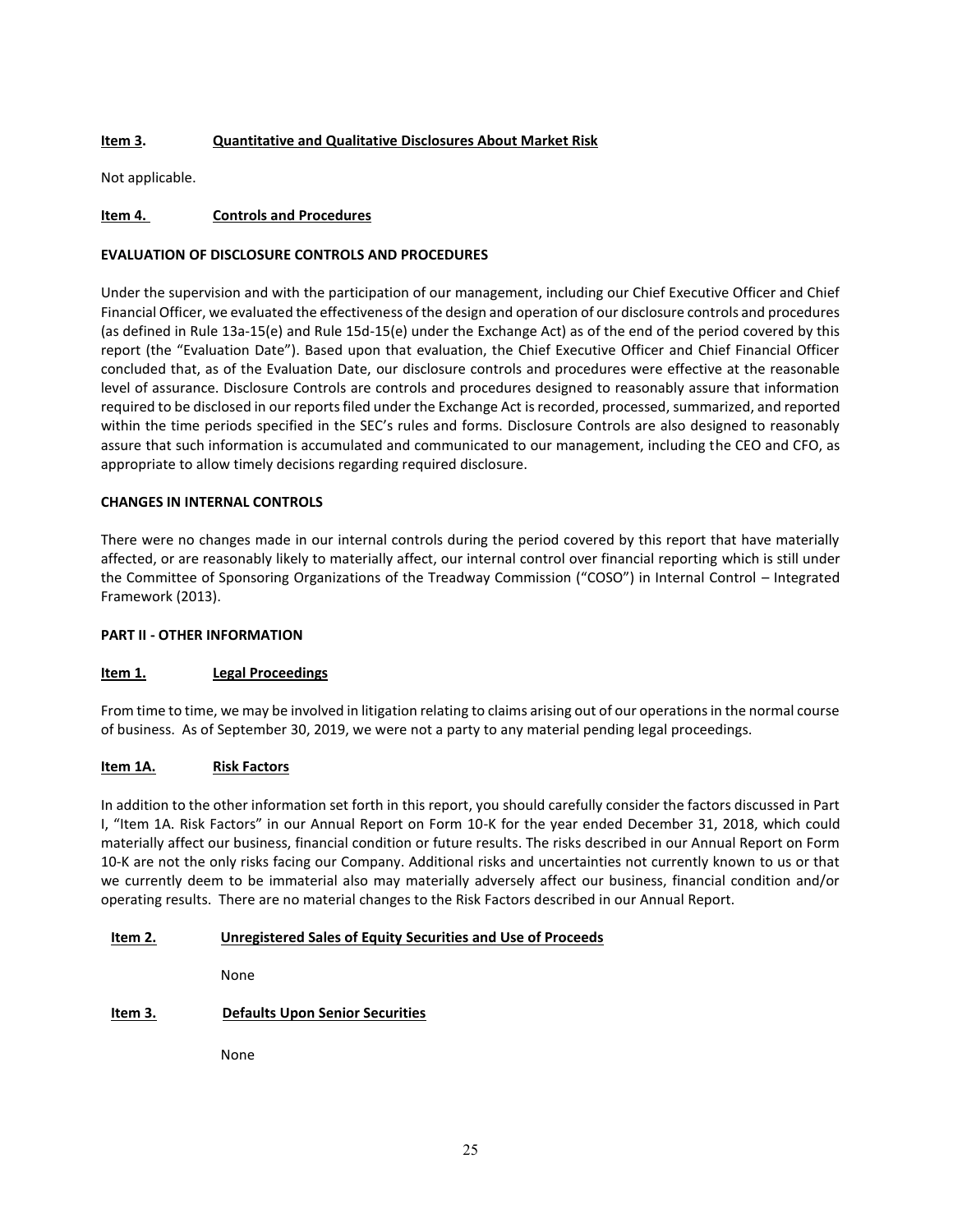**Item 4. Mine Safety Disclosures**

Not Applicable

**Item 5. Other Information**

None

**Item 6. Exhibits**

(a)**Exhibits**

10 **Material Contracts:**

None

- 31 **Certification pursuant to Section 302 of the Sarbanes Oxley Act of 2002:**
	- 31.1 Chief Executive Officer Certification
	- 31.2 Chief Financial Officer Certification
- 32 **Certification pursuant to Section 906 of the Sarbanes Oxley Act of 2002:**
	- 32.1 Chief Executive Officer Certification
	- 32.2 Chief Financial Officer Certification
- 101 **Interactive Data Files Pursuant to Rule 405 of Regulation S-T**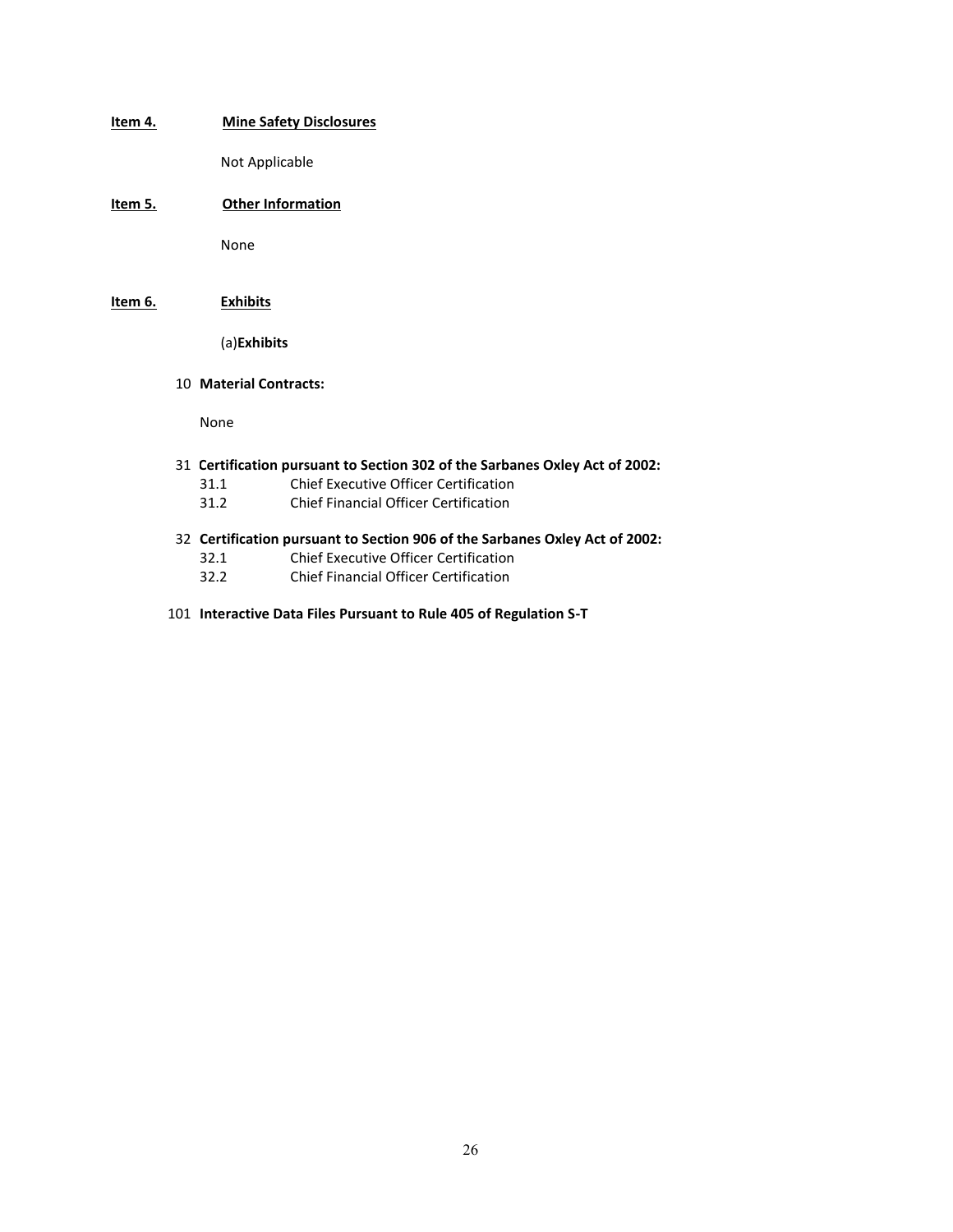## **SIGNATURES**

Pursuant to the requirements of the Securities Exchange Act of 1934, the registrant has duly caused this report to be signed on its behalf by the undersigned, thereunto duly authorized.

DATED: November 13, 2019

# **DATA I/O CORPORATION** (REGISTRANT)

By: //S//Anthony Ambrose Anthony Ambrose President and Chief Executive Officer (Principal Executive Officer and Duly Authorized Officer)

By: //S//Joel S. Hatlen Joel S. Hatlen Vice President and Chief Operating and Financial Officer Secretary and Treasurer (Principal Financial Officer and Duly Authorized Officer)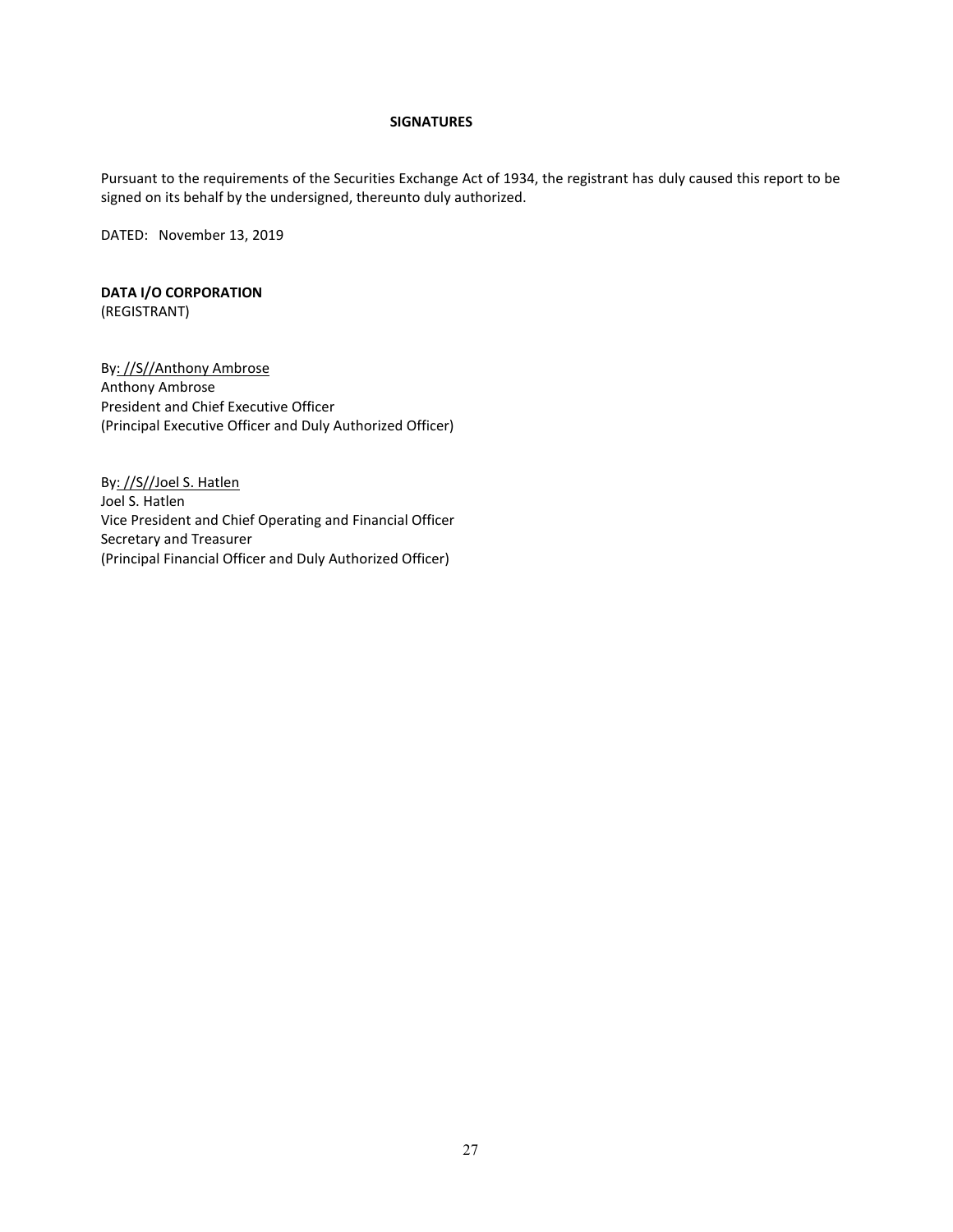#### Exhibit 31.1

### CERTIFICATION

I, Anthony Ambrose, certify that:

1) I have reviewed this quarterly report on Form 10-Q of Data I/O Corporation;

2) Based on my knowledge, this report does not contain any untrue statement of material fact or omit to state a material fact necessary to make the statements made, in light of the circumstances under which such statements were made, not misleading with respect to the period covered by this quarterly report;

3) Based on my knowledge, the financial statements, and other financial information included in this quarterly report, fairly present in all material respects the financial condition, results of operations and cash flows of the registrant as of, and for, the periods presented in this quarterly report;

4) The registrant's other certifying officer and I are responsible for establishing and maintaining disclosure controls and procedures (as defined in Exchange Act Rules 13a-15(e) and 15d-15(e)) and internal control over financial reporting (as defined in Exchange Act Rules 13a-15(f) and 15d-15(f)), for the registrant and have:

a) Designed such disclosure controls and procedures, or caused such disclosure controls and procedures to be designed under our supervision, to ensure that material information relating to the registrant, including its consolidated subsidiaries, is made known to us by others within those entities, particularly during the period in which this quarterly report is being prepared;

b) Designed such internal control over financial reporting, or caused such internal control over financial reporting to be designed under our supervision, to provide reasonable assurance regarding the reliability of financial reporting and the preparation of financial statements for external purposes in accordance with generally accepted accounting principles;

c) Evaluated the effectiveness of the registrant's disclosure controls and procedures and presented in this quarterly report our conclusions about the effectiveness of the disclosure controls and procedures, as of the end of the period covered by this quarterly report based on such evaluation; and

d) Disclosed in this quarterly report any change in the registrant's internal control over financial reporting that occurred during the registrant's most recent fiscal quarter (the registrant's fourth fiscal quarter in the case of an annual report) that has materially affected, or is reasonably likely to materially affect, the registrant's internal control over financial reporting; and

5) The registrant's other certifying officer and I have disclosed, based on our most recent evaluation of internal control over financial reporting, to the registrant's auditors and the audit committee of the registrant's board of directors (or persons performing the equivalent functions):

a) All significant deficiencies and material weaknesses in the design or operation of internal control over financial reporting which are reasonably likely to adversely affect the registrant's ability to record, process, summarize and report financial information; and

b) Any fraud, whether or not material, that involves management or other employees who have a significant role in the registrant's internal control over financial reporting.

DATED: November 13, 2019

/s/ Anthony Ambrose Anthony Ambrose Chief Executive Officer (Principal Executive Officer)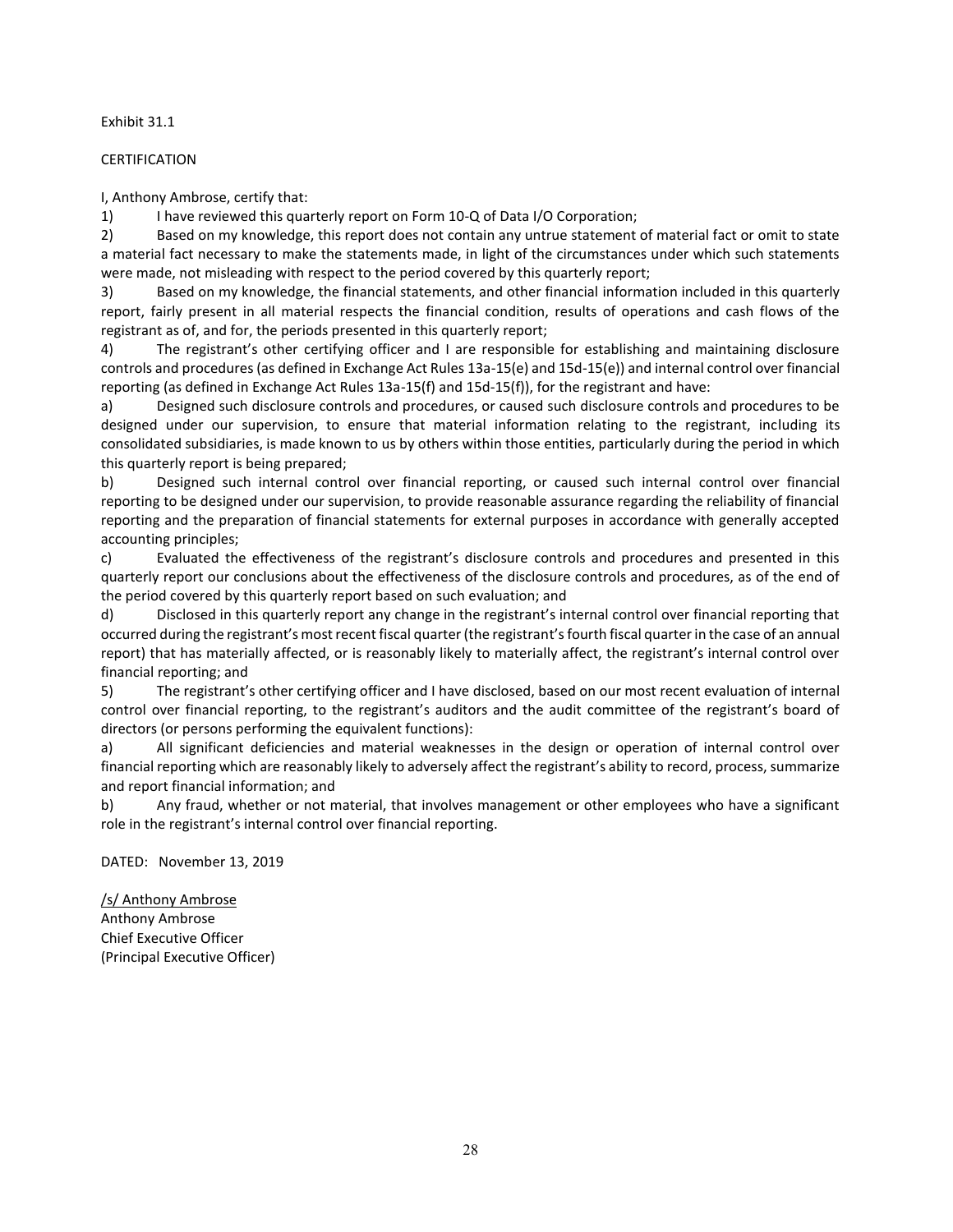#### Exhibit 31.2

### CERTIFICATION

I, Joel S. Hatlen, certify that:

1) I have reviewed this quarterly report on Form 10-Q of Data I/O Corporation;

2) Based on my knowledge, this report does not contain any untrue statement of a material fact or omit to state a material fact necessary to make the statements made, in light of the circumstances under which such statements were made, not misleading with respect to the period covered by this quarterly report;

3) Based on my knowledge, the financial statements, and other financial information included in this quarterly report, fairly present in all material respects the financial condition, results of operations and cash flows of the registrant as of, and for, the periods presented in this quarterly report;

4) The registrant's other certifying officer and I are responsible for establishing and maintaining disclosure controls and procedures (as defined in Exchange Act Rules 13a-15(e) and 15d-15(e)) and internal control over financial reporting (as defined in Exchange Act Rules 13a-15(f) and 15d-15(f)), for the registrant and have:

a) Designed such disclosure controls and procedures, or caused such disclosure controls and procedures to be designed under our supervision, to ensure that material information relating to the registrant, including its consolidated subsidiaries, is made known to us by others within those entities, particularly during the period in which this quarterly report is being prepared;

b) Designed such internal control over financial reporting, or caused such internal control over financial reporting to be designed under our supervision, to provide reasonable assurance regarding the reliability of financial reporting and the preparation of financial statements for external purposes in accordance with generally accepted accounting principles;

c) Evaluated the effectiveness of the registrant's disclosure controls and procedures and presented in this quarterly report our conclusions about the effectiveness of the disclosure controls and procedures, as of the end of the period covered by this quarterly report based on such evaluation; and

d) Disclosed in this quarterly report any change in the registrant's internal control over financial reporting that occurred during the registrant's most recent fiscal quarter (the registrant's fourth fiscal quarter in the case of an annual report) that has materially affected, or is reasonably likely to materially affect, the registrant's internal control over financial reporting; and

5) The registrant's other certifying officer and I have disclosed, based on our most recent evaluation of internal control over financial reporting, to the registrant's auditors and the audit committee of the registrant's board of directors (or persons performing the equivalent functions):

a) All significant deficiencies and material weaknesses in the design or operation of internal control over financial reporting which are reasonably likely to adversely affect the registrant's ability to record, process, summarize and report financial information; and

b) Any fraud, whether or not material, that involves management or other employees who have a significant role in the registrant's internal control over financial reporting.

DATED: November 13, 2019

/s/ Joel S. Hatlen Joel S. Hatlen Chief Financial Officer (Principal Financial Officer)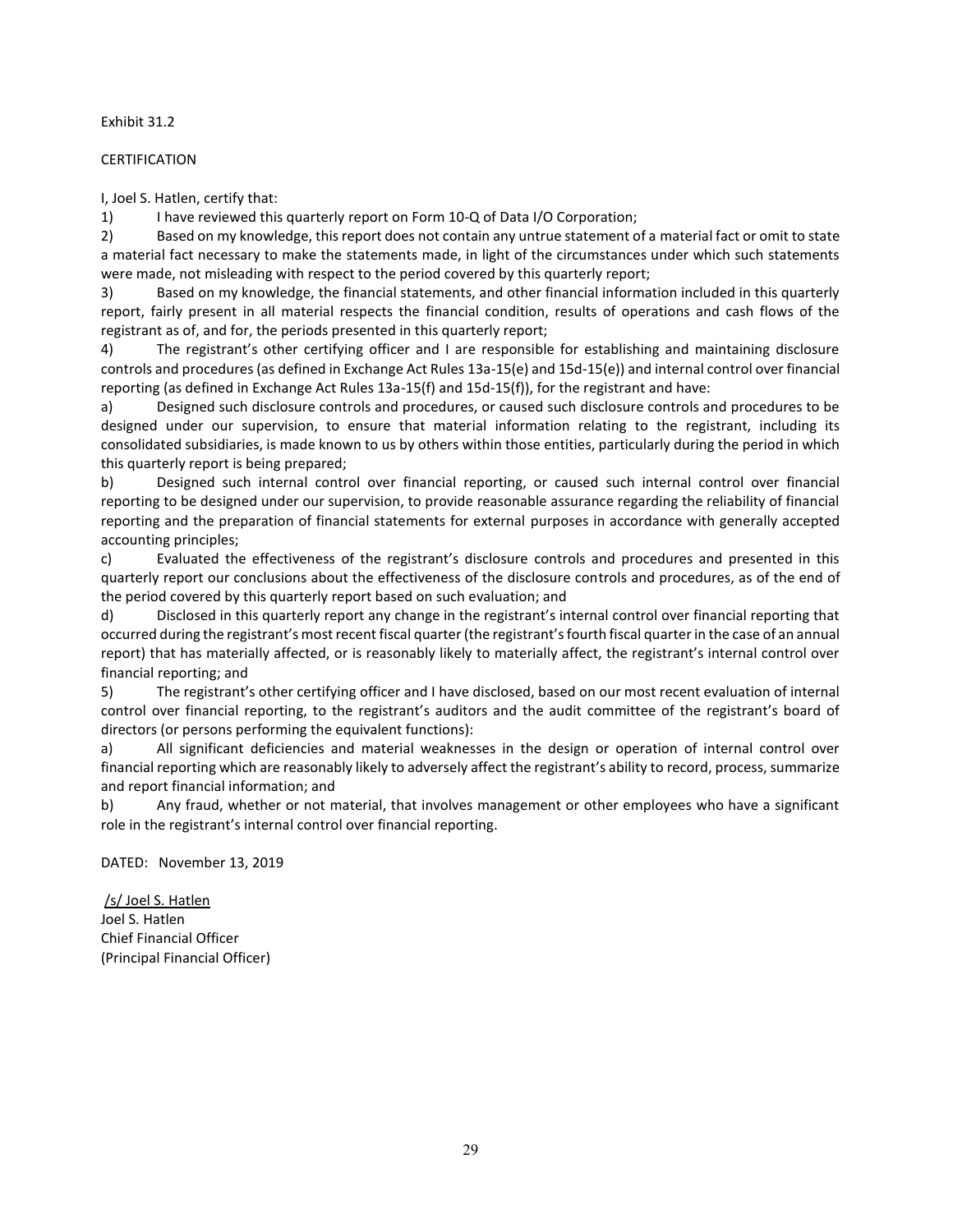Exhibit 32.1

Certification by Chief Executive Officer Pursuant to 18 U.S.C. Section 1350 As Adopted Pursuant to Section 906 of the Sarbanes-Oxley Act of 2002

In connection with the quarterly report of Data I/O Corporation (the "Company") on Form 10-Q for the period ended September 30, 2019 as filed with the Securities and Exchange Commission on the date hereof (the "Report"), I, Anthony Ambrose, Chief Executive Officer of the Company, certify, pursuant to 18 U.S.C. Section 1350, as adopted pursuant to Section 906 of the Sarbanes-Oxley Act of 2002, that:

(1) The Report fully complies with the requirements of Section 13(a) or 15(d) of the Securities Exchange Act of 1934 as amended; and

(2) The information contained in the Report fairly presents, in all material respects, the financial condition and results of operations of the Company.

/s/ Anthony Ambrose Anthony Ambrose Chief Executive Officer (Principal Executive Officer) November 13, 2019